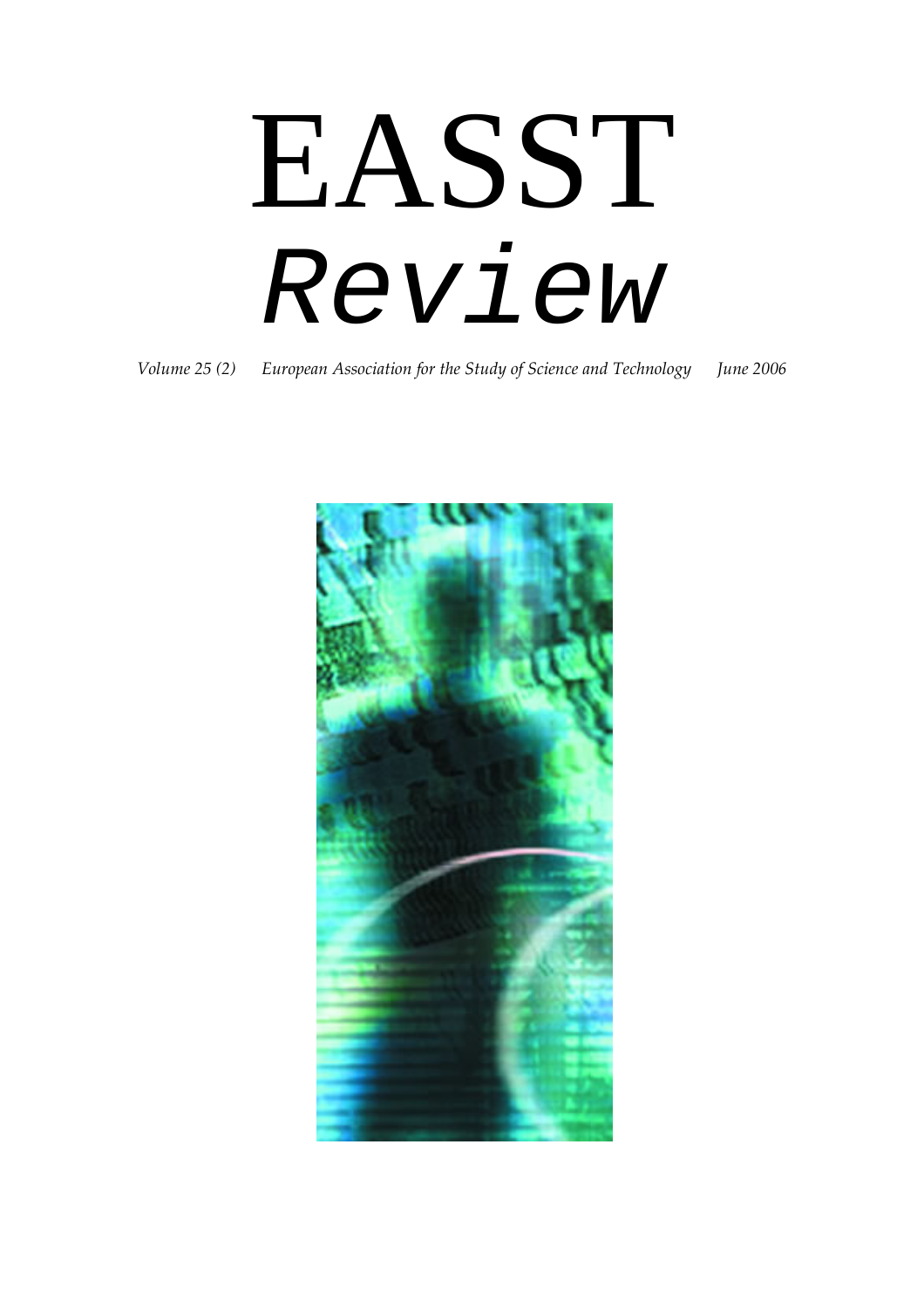*Editor: Chunglin Kwa Deputy Editor: Richard Rogers Tel: 31 20 5256593 (Kwa) 31 20 525 3352 (Rogers) email:c.l. kwa@uva.nl rogers@hum.uva.nl Membership queries: admin@easst.net* 

*EASST Review on the Web: http://www.easst.net* 

*Contributing Editors: Andrew Jamison (University of Aalborg) Janet Rachel Low (London) Harald Rohracher (Graz) Gerald Wagner (Berlin) Paul Wouters (University of Amsterdam)* 

*Council of the European Association for the Study of Science and Technology:* 

*Christine Hine, President (University of Surrey) (Christine.Hine@btinternet.com) Nik Brown (University of York, UK) Reiner Grundmann (Aston University, UK) Claire Marris (National Institute for Agronomic Research, France) Jessica Mesman (University of Maastricht) Ann Rudinow Sætnan (Norwegian University for Science and Technology) Fred Steward (Brunel University, UK) Niki Vermeulen, student member (University of Maastricht) Ragna Zeiss (Free University, Amsterdam) Bruno Latour (President of the Society for Social Studies of Science, ex-officio)* 

*EASST's Institutional Members:* 

*Academy of Finland Ecole des Mines, Paris Europäische Akademie, Bad Neuenahr- Ahrweiler Inter-University Research Center for Technology,Work and Culture, Graz James Martin Institute, University of Oxford Linköping University Norwegian Institute for Studies in Research of Higher Education Science Museum, London University of Bielefeld University of Edinburgh University of Gothenburg University of Maastricht* 

*University of Manchester University of Surrey University of Sussex University of York VTT Group for Technology Studies, Finland Institute for Policy & Practice, University of Newcastle CSISP/ Sociology Department, Goldsmiths College* 

*EASST Review (ISSN 1384-5160) is published quarterly, in March, June, September and December. The Association's journal was called the EASST Newsletter through 1994.* 

*Subscription: Individual membership fee: EUR 35 annual. Reduced two- and three-year membership available. Students and citizens of East European countries pay reduced rates on applicaton EUR 25 and 20. Library rate is EUR 40.* 

*Please note that subscriptions can also be made through the EASST website.* 

#### *Member benefits*

*Travel stipends for Ph.D. students, young scholars and researchers from developing countries are available. Reduced registration rates for EASST events apply.* 

*EASST's Past Presidents: Sally Wyatt, 2000-2004; Rob Hagendijk, 1997- 2000; Aant Elzinga, 1991-1997; Stuart Blume, 1987-1991; John Ziman, 1983-1986;Peter Weingart, 1982.* 

*EASST Review's Past Editors Arie Rip, 1982-1991;Georg Kamphausen, 1982.* 

The cover image is taken from the website for the EASST 2006 conference Reviewing Humanness: Bodies, Technologies and Spaces <http://www2.unil.ch/easst2006>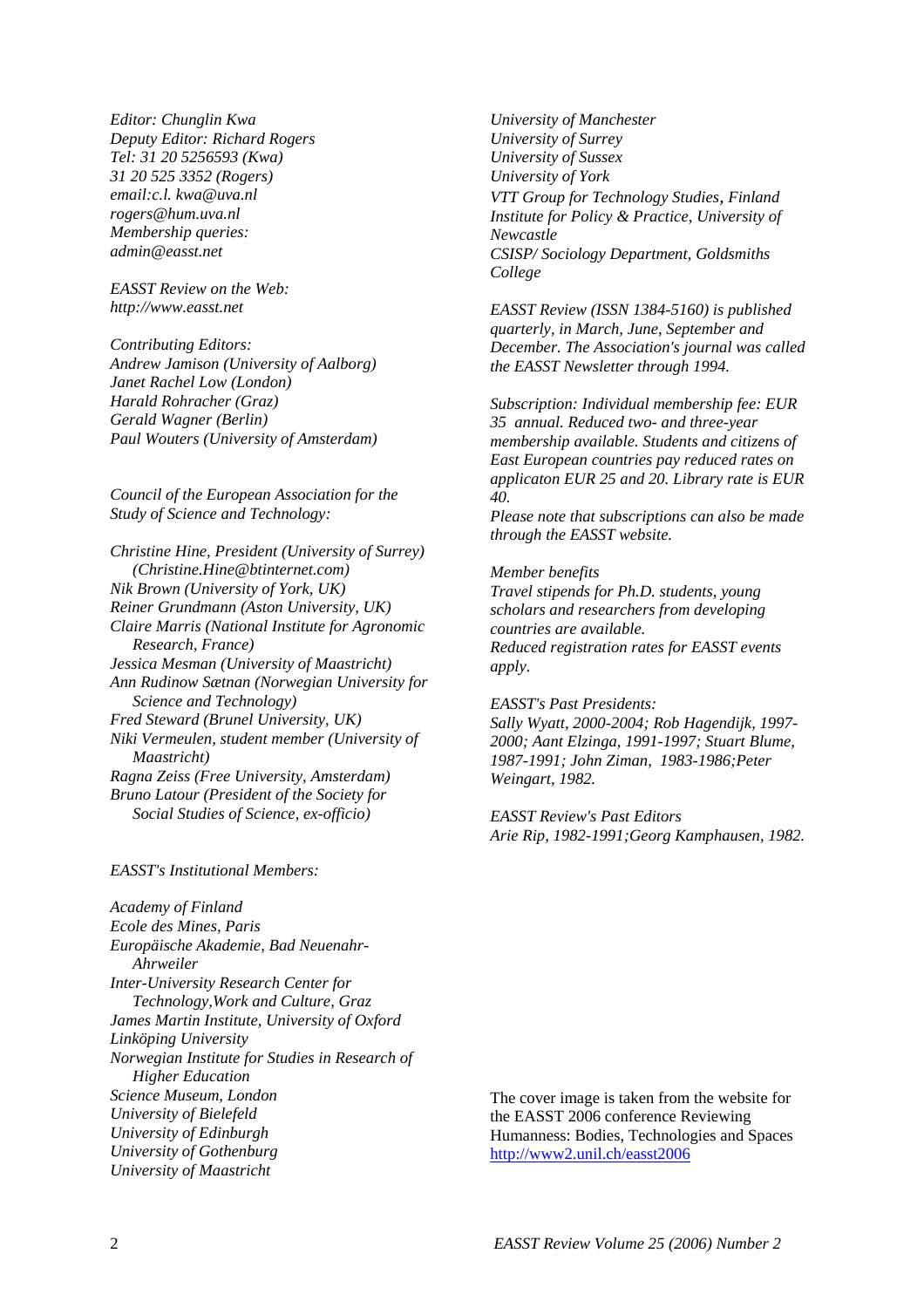# **Welcome to the Lausanne issue of the EASST Review**

This is an unusual issue of the EASST Review, in two respects. Firstly, whilst most issues of the EASST Review are open to contributions across the breadth of members' interests, in this issue we have chosen to develop a special focus on one event. That event is the forthcoming EASST conference in Lausanne. Articles in this issue introduce the theme of the conference, depict activities in STS in and around the University of Lausanne, and introduce the Swiss STS network. Hopefully these articles will give those attending the conference some context to whet their appetites and to help them understand the surroundings they will encounter. Those who are unable to attend will hopefully be able to make up for a small part of what they are missing with this taster of the events in Lausanne.

The second regard in which this issue of the EASST Review is unusual is its editorship. This is the first issue since 1991 not to have been edited by Chunglin Kwa. He will be returning for one final issue in the Autumn before handing over the editorship. I was happy to guest edit this special issue, with the assistance of the conference team.

Best wishes,

Christine Hine EASST President Guildford, 5 July 2006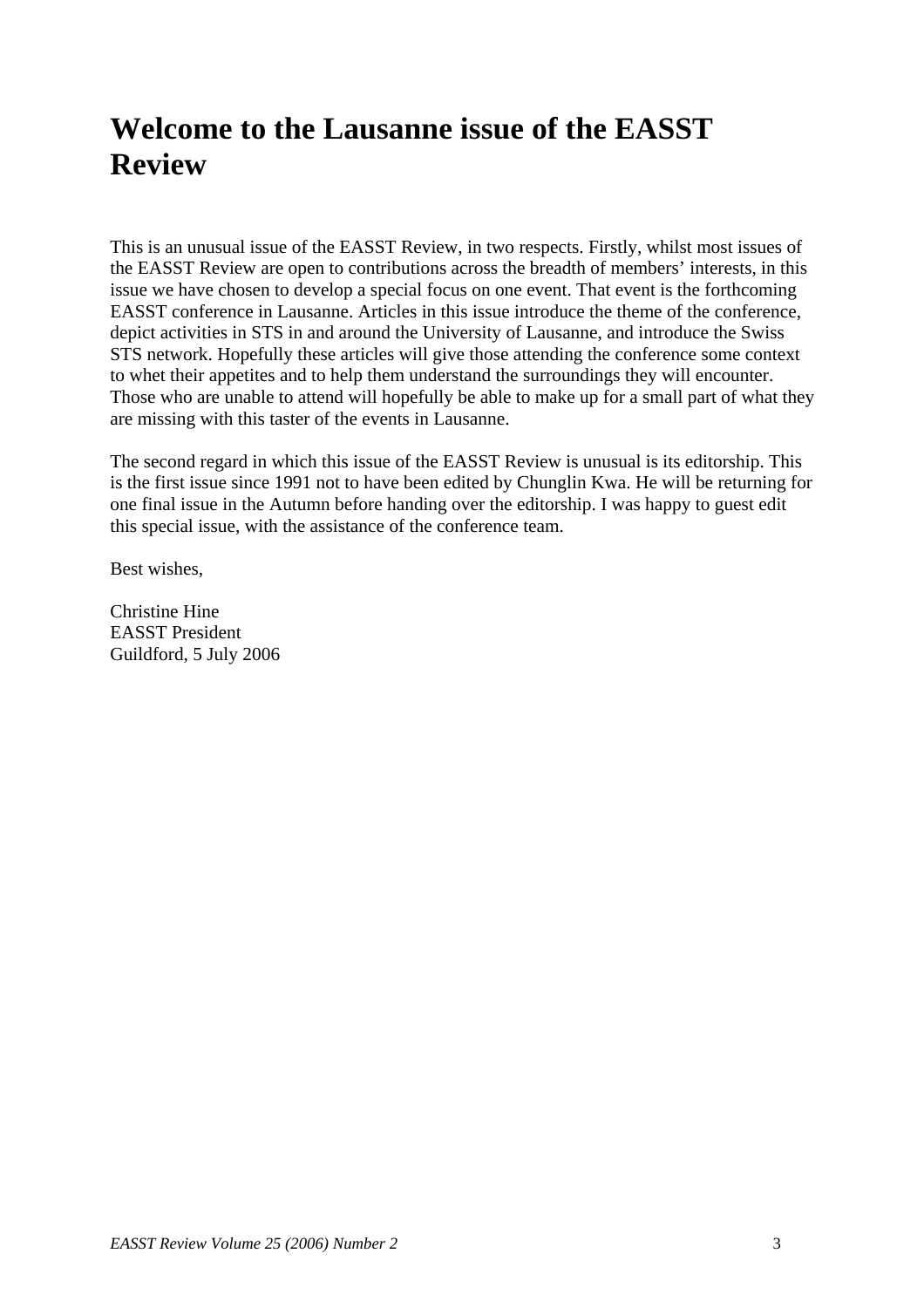### **Glimpses into the forthcoming EASST 2006 Conference in Lausanne, Switzerland, 23-26 August:** *Reviewing Humanness: Bodies, Technologies and Spaces*

*Marc Audétat\* and Ola Soderström\*\*, chairs of the Programme committee* 

\*University of Lausanne \*\*University of Neuchâtel

#### **The theme**

A few years ago, Peter Sloterdijk, pointed to the peculiar animal species that human beings constitute.<sup>[1](#page-3-0)</sup> In a short and stimulating text, he reminded us that we all begin our lives as fragile, dependant and 'unfinished' bodies. Compared to us, other animals are, at their birth, much stronger, autonomous and 'finished'. This specificity of humanness implies that we need a protected space and a series of technologies of care to insure that our precarious bodies have a chance to survive. For this reason and a series of other reasons<sup>[2](#page-3-1)</sup>, the conference organisers suggest that human 'nature' is made and remade by ideas and practices assembling bodies, technologies, and spaces.

How we conceive humanness and its transformation is at the centre of the 2006 EASST conference in Lausanne. We think that focusing on spacialities, technologies, bodies and their co-constitution is a fruitful way of organizing our discussions on this broad theme. We also suggest in the call that it is important, considering the state of the art and the themes of former EASST conferences, to put particular emphasis on the political dimensions of a reviewed humanness.

These discussions, but also many others on quite different topics<sup>[3](#page-3-2)</sup>, will be distributed in different plenary sessions and parallel sessions. We would like to give you here a brief 'sneak preview' of what is going to happen on the shores of the Leman Lake this summer.

#### **The plenary sessions**

The principle of each plenary is to create a

<span id="page-3-0"></span> $\overline{a}$ 1 Peter Sloterdijk, *La domestication de l'être*, Paris, Mille et une nuits, 2000.

<sup>2</sup> See call for papers:

<span id="page-3-3"></span><span id="page-3-2"></span><sup>3</sup> An EASST conference is of course a come-together of the STS community as much as a thematic colloquium.

(temporary) couple of keynote speakers<sup>[4](#page-3-3)</sup>: one being within the STS community and the other more of an outsider. Our aim is to avoid the 'chapel effect' and to de-center our vision both of humanness and the STS world.

The opening plenary on the  $23<sup>rd</sup>$  of August, entitled *Reviewing Humanness*, is dedicated to political issues in STS and to an historical approach to humanness through mind reading, with the contributions of two historians, Dominique Pestre (EHESS, Paris), and Michael Hagner (ETH, Zurich).

The second plenary which takes place the same day, *Re-thinking Science, Policy and STS in the 21st Century: Analytical Insights from an Outsider Within*, is organized by the Swiss Association for the Studies of Science, Technology and Society (STS-CH). It is articulated around a talk given by Helga Nowotny (European Research Council) on the relationship between science, policy and STS, and notably on STS in the  $7<sup>th</sup>$  Framework Programme of the European Union.

The third plenary on the  $24<sup>th</sup>$  of August, *Queer Science: Transbiological 'Facts'*, will question the sexed body through an archaeology of feminist and queer theory, with the talks and discussions between Judith Halberstam (University of Southern California) and Sarah Franklin (London School of Economics).

The plenary on Friday the 25<sup>th</sup>, *Accessing Space and Technology*, will host a discussion between Stephen Graham (University of Durham) and Sally Wyatt (University of Amsterdam) on space, technology and inequality with particular emphasis on the electronic filtering of access (to places, facilities, etc.).

The fifth and last plenary session on the afternoon of  $26<sup>th</sup>$  of August brings together two notable scholars to discuss issues of "Biopolitics, Biocapital and STS": Sheila Jasanoff (Harvard)

<span id="page-3-1"></span>http://www2.unil.ch/easst2006/callpapers.htm

<sup>4</sup> Except for the second plenary which has other aims (see below).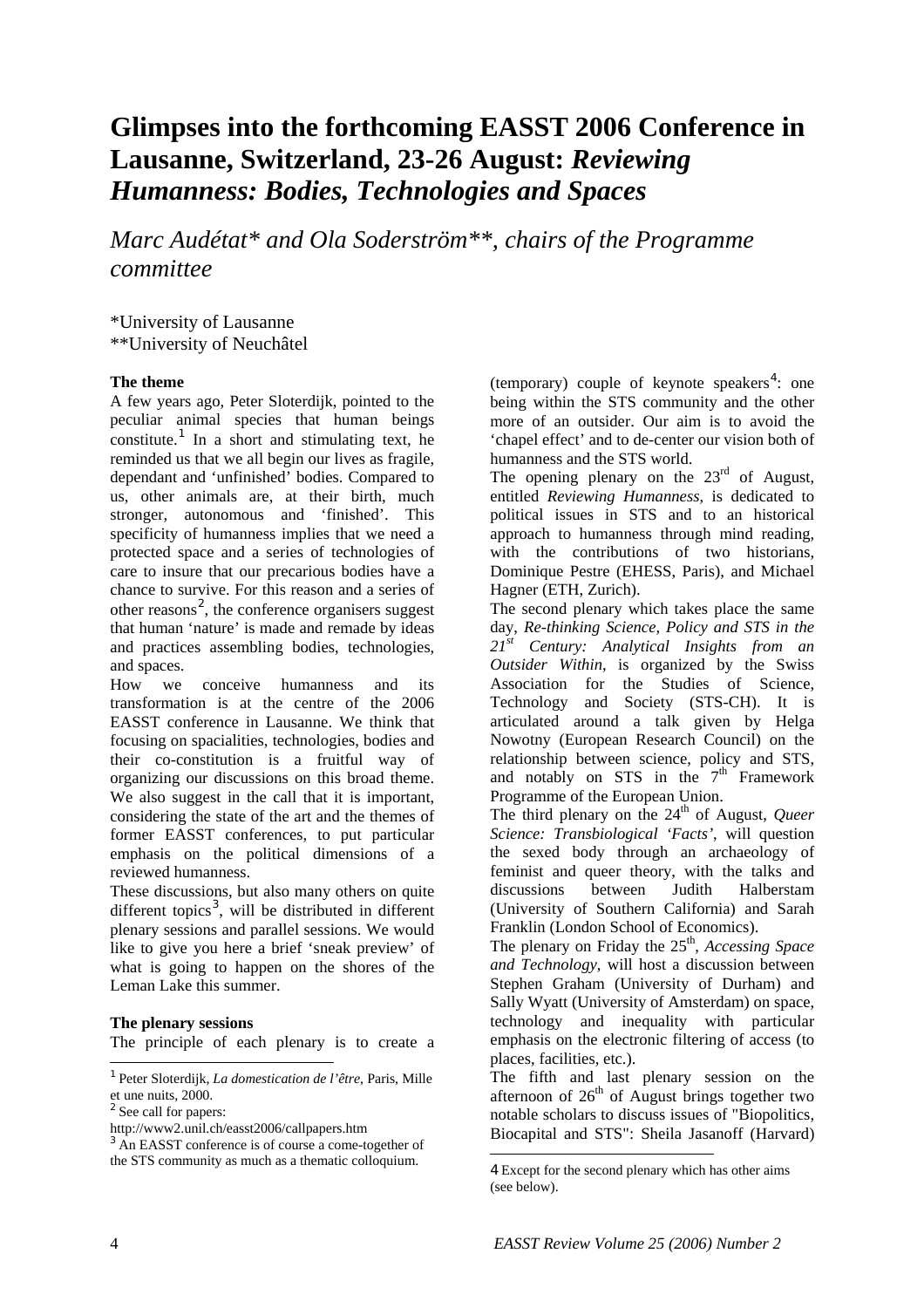will revisit issues of biopolitics and Nikolas Rose (London School of Economics) will address the "value of life" in the context of biocapital.

#### **The parallel sessions**

Examining the abstracts and sessions received for the parallel sessions, we can already identify a series of general trends. A first important point is the increasing number of participants (approx. 630) and, consequently, of parallel sessions, compared to previous editions. The disequilibrium in terms of the origins of participants however remains. Most participants come from the North and few from the South or from Eastern Europe. This being said, we are very pleased to welcome colleagues from countries as diverse as Brazil, Bolivia, Bengladesh, South Africa, United States, Canada, New Zealand, Australia, Israel, Lebanon, Turquey, Russia, Belarus, Bulgaria, Japan, China, and South Korea, to mention those from outside of the European Union. The gender balance is quite satisfying at all levels of the conference programme and the mix of juniors and seniors, as well as of participants to previous conferences and new ones is very promising. These are clear and positive indicators of the vigour of the STS field.

In terms of content now, here are a few comments on the 144 parallel sessions of the Conference. Among the themes proposed by the organisers (in the call), some are well represented in the Programme. There is ample space for contributions on the biomedical and technological re-shaping of humanness. The sessions about biomedical practice, technology, and policy, as well as health care systems gather a large number of contributions (threads 1 and 2, and also 8 and 10). This thematic cluster contains a session organized by colleagues from South Korea, addressing the implications of the Hwang scandal for the S&T studies. There follows a series of sessions about the governance of stem cells and its controversies, testimony of the emergence of an important research network on this topic. Further in the same large cluster, the Bios Centre of the LSE prepares a 'surprise session', and there are series of sessions on neurosciences and the 'cerebral subject', bodies, patients and therapies, neonatology, genomics, the production and the commodification of knowledge.

Socio-economic approaches to S&T, innovation studies, and R&D policies, are also well represented. There is a broad range of different industries, strategies and markets in focus. Some

sessions discuss f.i. the role of S&T in 'transition economies' with colleagues from Russia and Poland (see threads 4, 9 and 12). The parallel sessions also host a large bulk of papers on longstanding research themes, such as the ICTs (mainly threads 3 and 4). There are sessions on 'the biography of software systems', on 'open source softwares', on 'instructional technology', or on the relations between technologies, social organisation, work and daily life.

Noteworthy also is the variation of interest for certain themes between EASST conferences. Consider for instance the importance of risk studies and GMOs at the York Conference in 2002, and the scarce number of contributions proposed under these headings this year. What happened ? Are GM crops not controversial anymore? Did STS scholars jump to the more fashionable issue of nanotechnology? Things are certainly more complicated. Studies and assessment of agrofood, biotechnology, uncertainty, and precaution, probably reached their peak in Europe a few years ago. On the other hand, many factors influence the trends observable in the parallel sessions. It took for instance years of work to prepare what appears now in 2006 as a important network of research on nanoscience with sessions on 'politics of expectations', 'visions', and 'public engagement' with nanotechnolgy.

We could reflect along the same lines on themes such as technology assessment (TA) and participation, not quantitatively very important but still present in this edition. Is this a consequence of a certain disillusionment concerning such procedures (observed in other fields of social science and political analysis)? It could be the case, but it could also be related to the way such issues are framed today both by funding institutions and by the sessions' organisers of EASST 2006. If there are few papers labelled "TA" f.i., there is however a large group on matters of governance, of expertise and public debate (thread 7). Other sessions are approaching these issues in terms of 'social control of technology', of 'management of social conflicts', theorizing at another level the governance of S&T.

Among the topics less represented than expected, there are sessions on sustainable production and consumption, urban development, humantechnology interaction in built environments, 'contested spaces' and local participation (threads 5 and 6). A couple of sessions discuss the place of S&T studies in industrialising and developing countries (see thread 10). Contributions around science, culture, literature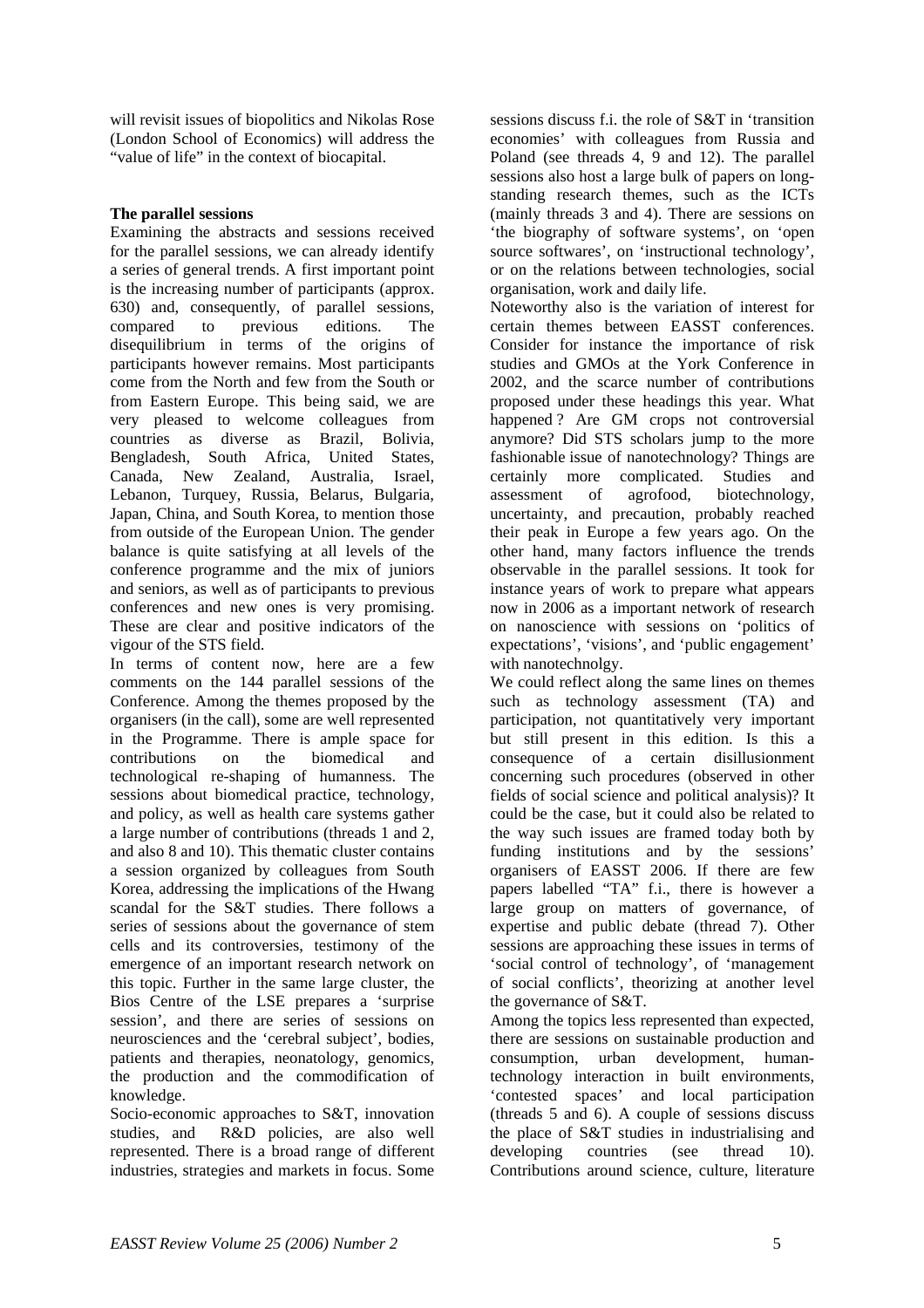and arts are unfortunately not many, perhaps because we did not manage to give such issues enough visibility in the call.

Those who like the STS way to tackle issues directly 'in the middle of socio-technical networks', instead of framing them by using disciplinary categories, will certainly happy with the numerous sessions and contributions on nonhumans, hybrids, cyborgs, boundary objects, or embedded norms (especially under thread 10 'knowledge objects, practice, and culture'). Last but not least, thread 13, about 'STS in practice, methods, research networks, and computer tools', has managed to attract a fair amount of sessions to help young researchers finding their way in the maze of the publishing world, sessions on constructivism, collaborative and interdisciplinary research, as well as e-research, and digital knowledge archives.

<span id="page-5-0"></span>Finally, political issues are addressed under different guises in the sessions: such as the articulation of lab studies with macro trends in

science and politics, the reframing of bioethics, the contemporary reforms in higher education, or the demands for the engagement of public debate in the course of the development of new technology. In a period when governments are actively participating in the 'manufacture of uncertainty'<sup>[5](#page-5-0)</sup>, downplaying f.i. scientific expertise in climate change, further reflections and experiments on the politics of, and in S&T studies may indeed be necessary.

What we now very much look forward to is to see these themes and questions coming to life this summer in Lausanne.

<sup>5</sup> Sheldon Krimsky : *Science in the Private Interest : Has the Lure of Profits Corrupted Biomedical Research?* Rowman & Littlefield Publishers, 2003.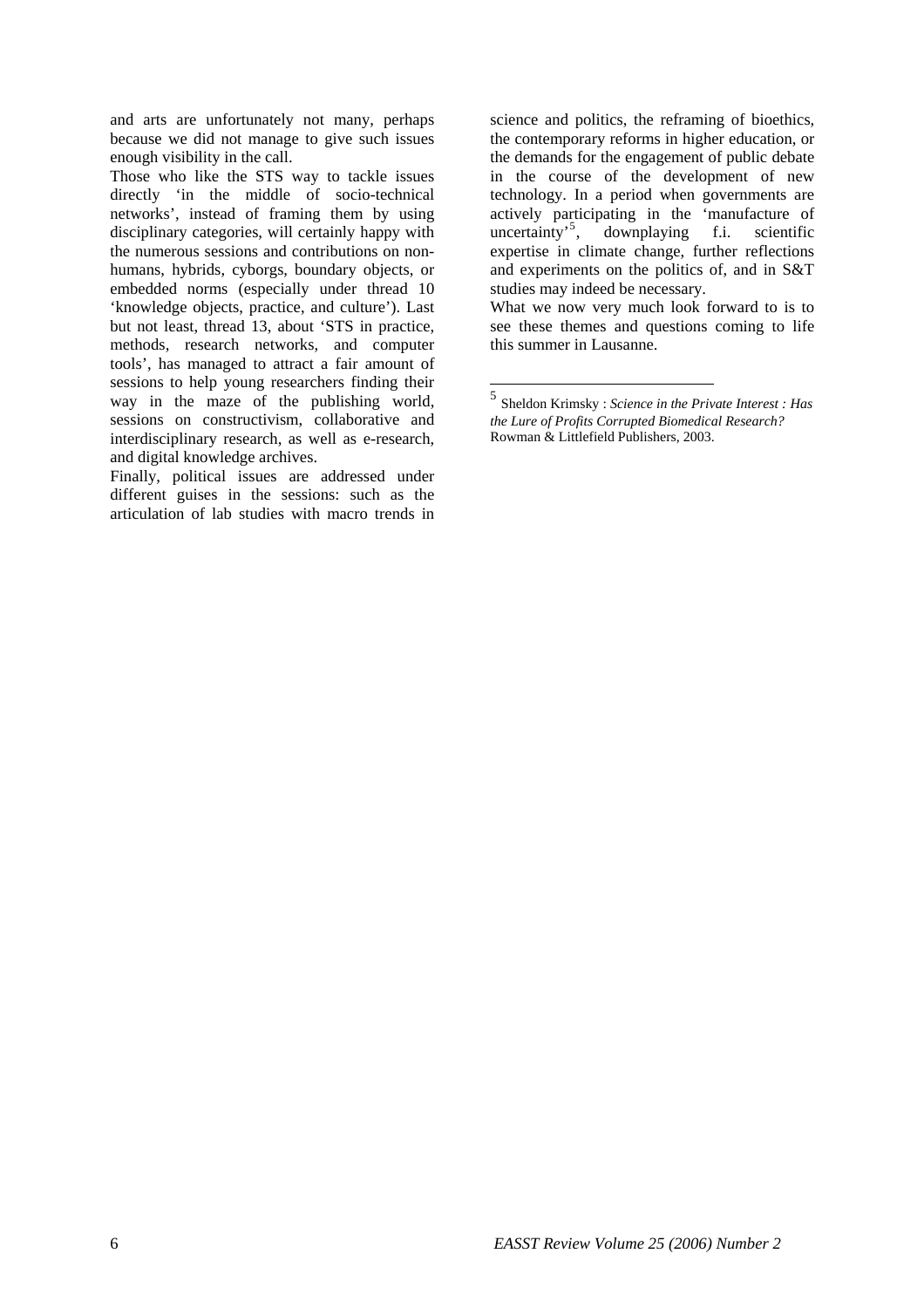# **STS in Lausanne: an overview**

### *Vincent Pidoux\* and Daniela Cerqui\*\**

\*University of Lausanne

\*\*University of Lausanne and University of Reading

Since the mid 1990's, STS development in Lausanne is an ongoing process, and the study of science and technology is nowadays well established in our university. It includes several teachers and researchers active in different fields, such as sociology, anthropology, philosophy and history. Therefore, there are increasing opportunities for students and scholars, but also for a broad audience, to get involved in STS through the numerous lectures and researches and also thanks to very active mediation structures. Some of them are briefly introduced here as an illustration of our broad offering.

#### *Teaching*

As far as teaching is concerned, many lectures are currently provided at both undergraduate and graduate levels, mainly in The Faculty of Social and Political Sciences and The Faculty of Biology and Medicine. While some of them are clearly tagged STS, others are STS topics introduced in general teaching. For instance, Farinaz Fassa teaches Methodology in social sciences, and she uses her main field of interest technology and education / gender and technology - as the general background for her teaching.

In 2007, part of these lectures will be included in a new MA degree on "Health, Science and Medicine" provided by the The Faculty of Social and Political Sciences for students in social sciences.

This attractive and challenging new option will include lectures and seminars on the sociohistorical construction processes of science and medicine, given by Francesco Panese under the name "Social studies of science and medicine". To give an idea of the content, in this year's lectures, he presents different "histories of knowledge" (e.g. emergence of modern science, anatomy, madness, transparent and genomic body, brain, fœtus). The seminar deals with "the fabric of the human as a scientific and medical object".

A gender perspective will be developed by Cynthia Kraus who is already in charge of an interdisciplinary gender seminar on the clinic of intersexuality in collaboration with psychiatrists,

psychologists, surgeons, paediatricians, and intersex activists; and an introduction to science and gender studies for BSc students in The Faculty of Biology and Medicine. In the new MA, she will teach a course on gender, science, sexualities and the body.

As another example of what will be included in the new MA, Daniela Cerqui will teach in the field of "anthropology of the body and technology". Deeply rooted in her research in collaboration with the first man to have an implant directly connected to his nervous system, her lecture will be about implants, robotics and the so-called converging technologies, and the way they redefine what it means to be human.

Also involved in this forthcoming MA, The Institute for History of Medicine and Public Health (IUHMSP, director: Vincent Barras), which is part of The Faculty of Biology and Medicine, hosts teachings in history and social studies of medicine and life sciences, currently mainly addressed to medical students.

Finally, apart from this degree, the University of Lausanne also provides an introductory course on STS (taught by Bruno Strasser, a historian from The Faculty of Arts working on the biomedical sciences in the 20th century) at the Federal Institute of Technology in Lausanne, as part of the humanities teaching program for engineering students.

#### *Research*

The research centre « Observatoire Science, Politique et Société » (OSPS; director: Jean-Philippe Leresche) analyses the changing characteristics of higher education institutions, production of knowledge and dissemination processes. It also promotes public debate with an interdisciplinary and comparative perspective (See http://www.unil.ch/osps).

The OSPS runs a certificate on *Higher education and research policy* in collaboration with the University of Bern. It features themes such as research promotion, assessment, innovation systems and technology policies and knowledge engineering (See

http://www.unil.ch/osps/page18692.html).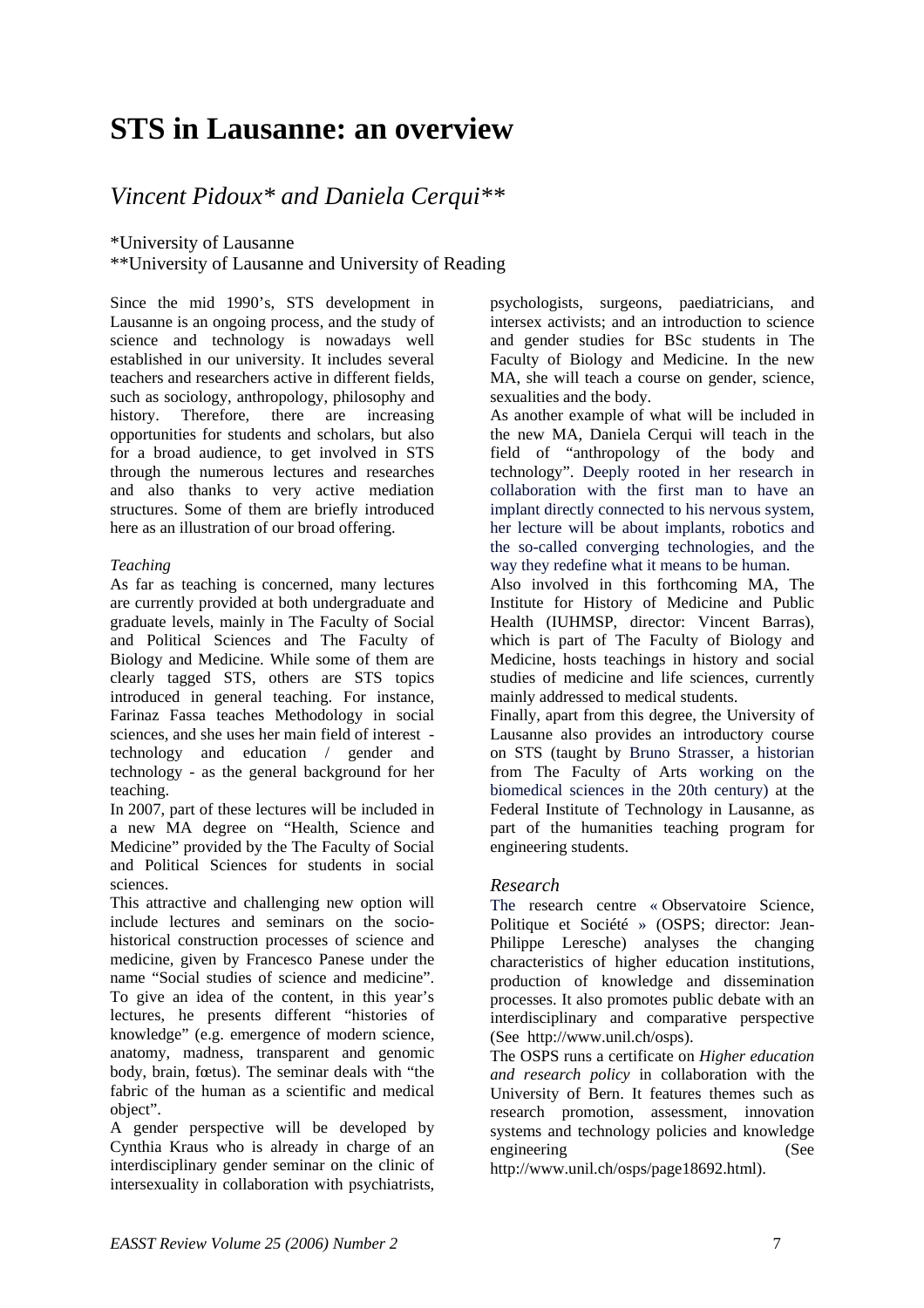The IUHMSP has set up a new interdisciplinary *Neuroscience research group* that brings together PhD students and researchers working on historical and contemporary features of the neuroscience and the process of biomedicalisation of psychiatry. Their interests focus on techniques, concepts, illnesses and processes such as neuroimaging, plasticity, the inconscient, and the "corticalisation" of mental illness and subject categories.

This Institute has a rich library and resource centre on the history, the philosophy and the social science of medicine and on ethics and public health. Archives, medical instruments and iconographic collections are also part of it (See: http://www.chuv.ch/iuhmsp).

#### *Communicating and sharing with the public*

In Lausanne, two central institutions are devoted to the mediation of scientific and medical cultures towards the public: The Fondation Claude Verdan and The Science-Society Interface.

With thoughtful, ambitious and entertaining exhibitions, the Fondation Claude Verdan (director: Francesco Panese) promotes critical understanding of recent developments and issues related to biomedical, technological and

scientific innovations. The current exhibition, for instance, is exploring the complex ways babies get "made" (*Du baiser au bébé*, see http://www.verdan.ch).

Within the University of Lausanne, The Science-Society Interface (director: Alain Kaufmann) is a department that promotes public awareness and critical dialogue on science and technology. It works in collaboration with different actors. including science museums, schools, researchers, the STS community and the public at large. Moreover, in the French-speaking part of Switzerland, it co-ordinates the "Réseau Romand Science et Cité", a network of 30 museums, science centres and universities that develop common initiatives. The Science-Society Interface recently established a public biology laboratory inspired by STS, open to schools and the general public: L´Eprouvette (The Test Tube). The Interface conducts interdisciplinary research on technological risks (GMOs, nanotechnology) and the involvement of civil society in science and technology issues (participatory Technology Assessment, technical democracy). It also contributes to different courses in the fields of science studies (See: http://www.unil.ch/interface).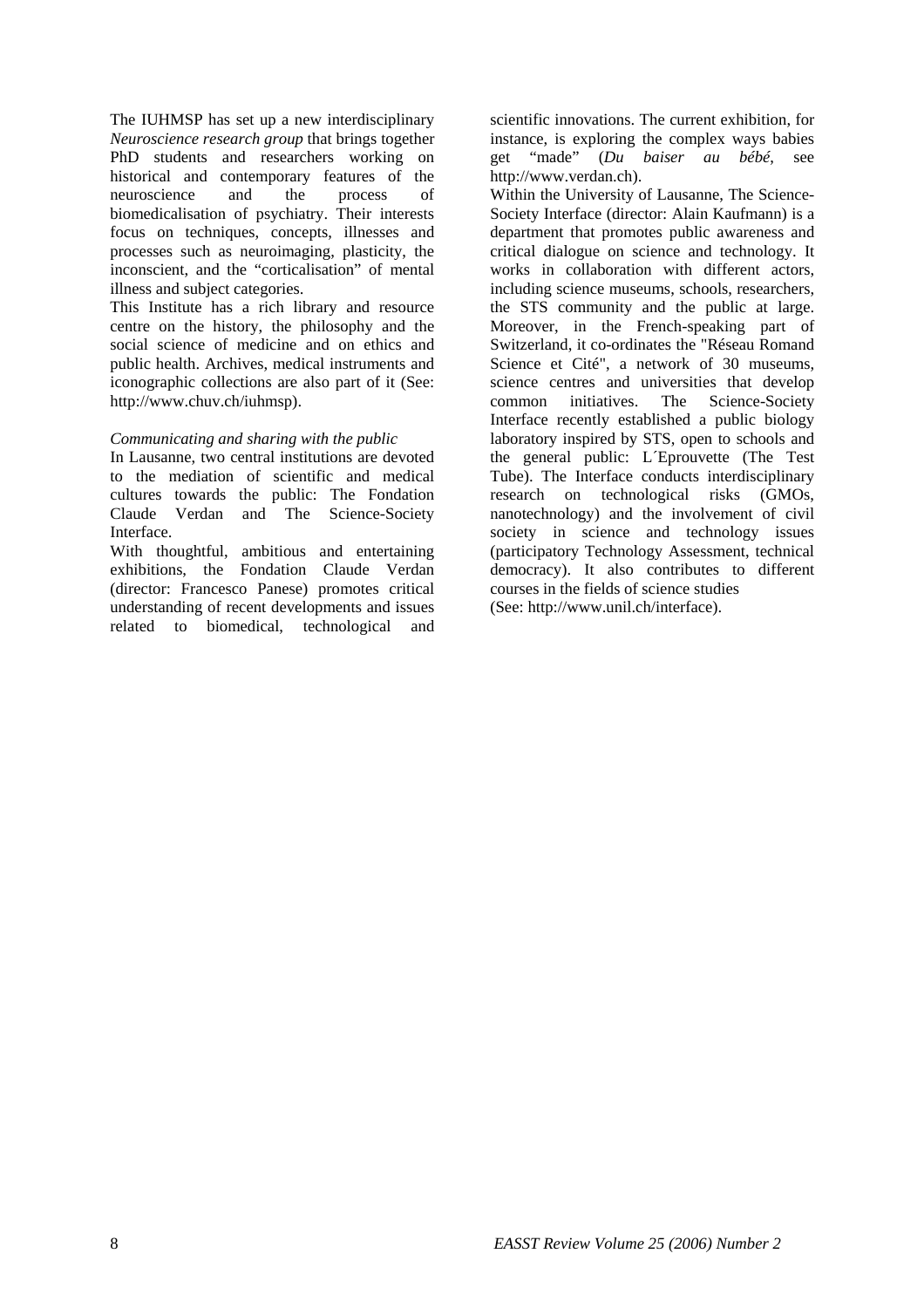# **Science Policy and STS in the 21st century: toward new frontiers?**

*Regula Valerie Burri\* and Priska Gisler\*+* 

\* Collegium Helveticum, ETH & University of Zurich and STS-CH + BIOS Centre, LSE, London

#### *STS in Switzerland*

Science and Technology Studies are an emergent recent research field in Switzerland. ETH Zurich, i.e. the Collegium Helveticum and its chair in Philosophy and Social Studies of Science, and the *Observatoire Science, Politique et Société* in Lausanne have until recently been the only centres with researchers involved in STS since the end of the 1990s. The establishment of a chair for Science Studies at the University of Basel in 2002 involved the formation of still another research group in this field.

If an increase of interest in STS in recent years can be observed, this is not least due to the activities of STS-CH – the Swiss Association for the Studies of Science, Technology, and Society. The association had been founded by junior scholars as a network to promote Science and Technology Studies in Switzerland. Since its establishment in 2001, STS-CH has been very active. It has organized numerous lectures, workshops, and other events, including three international summer schools in cooperation with scholars from local universities. These activities have been acknowledged in 2005: the Swiss Academy of Humanities and Social Sciences (SAGW-ASSH) has accepted STS-CH as a new member. This was a major step for the still young STS-CH. The association is now in a much better position concerning the increased access to information, contacts, and financial means. The membership also provides better visibility and contributes to the institutionalization of Science and Technology Studies in Switzerland. Finally, the membership is a very good starting point for the association's further activities and events.

<span id="page-8-0"></span>One such event will take place at EASST conference in Lausanne. STS-CH will organize a plenary session entitled: "Re-Thinking Science, Policy and STS in the 21st century: Analytic insights from an outsider within?". The session will discuss some features of current EU science policy. Keynote speaker Helga Nowotny is a

member and vice-chair of the Scientific Council of the European Research Council (ERC). Being a social scientist and a science studies scholar aimed at bridging the gap between different disciplines and between science, society, and politics, and an outsider among her scientist colleagues in the ERC's Scientific Council, Helga Nowotny will share her experiences and political insights in how the future research policy is being shaped in the EU. EASST president Christine Hine will be the commentator.

A starting point for the discussion, is provided by and will evolve around a new term used in EU science policy: frontier research.

#### *"Frontier research": a new notion in EU science policy*

Recently, the newly established Scientific Council of the European Research Council (ERC) introduced a new concept called frontier research. The term 'frontier research' reflects a new understanding of basic research. On one hand it denotes that basic research in science and technology is of critical importance to economic and social welfare, and on the other that research at and beyond the frontiers of understanding is an intrinsically risky venture, progressing on new and most exciting research areas and is characterized by an absence of disciplinary boundaries.<sup>[6](#page-8-0)</sup>

However, the notion of frontier research is not new and draws on a historical metaphor, which is well known in transatlantic science policy as well as in the collective memory of academics throughout the Unites States. Shortly after the end of World War II in 1945, Vannevar Bush submitted his famous report 'Science: The Endless Frontier' on behalf of the then president Franklin D. Roosevelt. Amongst his recommendations Bush suggested the government's responsibility to fund what he

<sup>6</sup> http://ec.europa.eu/erc/ (access 12 june 2006)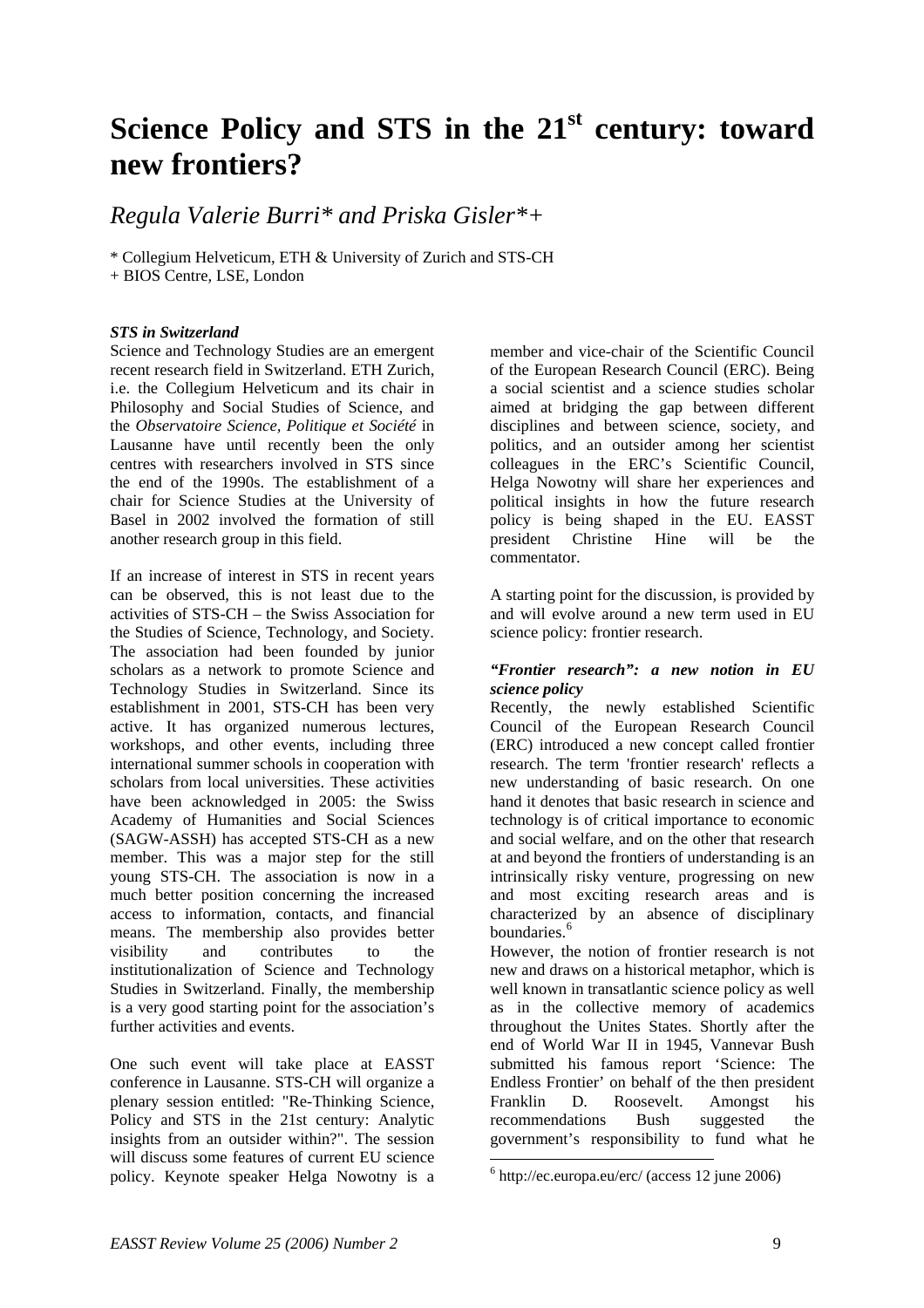called 'basic research'. The report became a basis for a project of long-term national investment in scientific research and education, and contributed fundamentally to the creation of the National Science Foundation in 1950. It is striking that Bush's report is mentioned neither on the ERC's website nor in the European Commission's report, issued in 2005, 'Frontier Research: The European Challenge' where the term was used first in the contemporary European context.<sup>[7](#page-9-0)</sup> The analogies between Bush's and the EC's report, however, are remarkable and they apply to both their content and their context.

First of all, both reports envision science as a means to improve the economic and social welfare of the according nations. In his letter to President Roosevelt, Vannevar Bush wrote: "Scientific progress is one essential key to our security as a nation, to our better health, to more jobs, to a higher standard of living, and to our cultural progress" (V. Bush, Letter of Transmittal, 25 July 1945). Similarly, the EC report underlines the critical importance of frontier research in science and technology for economic and social welfare in the member states of the European Union. The European Commissioner for Science and Research, Janez Potocnik, is also convinced that the ERC "provides a means to further improve the quality and impact of European research, with long-term benefits for the competitiveness of our economies and our well-being" (EC report: 7). In the understandings of both reports, basic research (in Bush's term), or frontier research (in the EU vocabulary) are thus vital to the future well-being of states and individuals and their promotion by governmental authorities is an absolute necessity. Yet, while the notion of progress had always been deeply embedded in the U.S. outlook and attitude towards technology and science, the European case reveals for the first time in the history of the European Framework Programmes a need to reconcile fundamental scientific advances with not only national, but European interests.

In addition, a second analogy is noticeable. Vannevar Bush's statement that "Science offers a largely unexplored hinterland for the pioneer who has the tools for his task", points towards the role attributed to the individual researcher in this venture. In the strategic documents published by the EC, we see the pioneer rising again. The grant schemes of the ERC are oriented towards "researchers on their own initiatives, focusing on scientific opportunities they themselves have identified" (EC report, 7). It is furthermore pronounced that these will be the most excellent researchers ready to take risks in the name of science.

The analogies can not only be drawn regarding the content of the two reports, their political contexts must also be addressed. Both documents have been initiated in times of political reorientation. In both cases, the initiative came from the scientific community who lobbied their respective governments into action. In the U.S., the scientists, who had been engaged in Los Alamos eagerly wished to return to their universities, but they were keen on maintaining both, the level of generous funding and the high degree of autonomy, that they had enjoyed while engaged in the war effort. $8$  In Europe, the scientific community was frustrated by what was seen as a cumbersome bureaucracy in Brussels that left very little space for bottom-up or investigator-driven basic research. President Roosevelt was confronted with the options of a post-war society. His task was to transfer the pace of war research activities for the benefit of the nation during peace time. Scientific progress was associated with the hopes of a glorious future. In the EU, the admission of new member states into the Union, imply a political redirection as well. EU governmental tasks are oriented toward an integration of the diverse and heterogeneous nation states. Science is seen by official authorities as a means for welfare, which might also contribute to political coherence and unity in the EU. But even more pressing, perhaps, are the ongoing processes of globalization of research – exemplified by the rapid rise of China and India as future global players in R&D investment. They make it clear that Europe's chances of success in this field depend on overcoming the fragmentation of national efforts of its twenty-five member states.

Both reports were therefore written with the belief that science should contribute to a

<span id="page-9-0"></span><sup>7</sup> European Commission (2005): Frontier Research: The European Challenge. High-Level Expert Group Report, February 2005, Brussels. (Here referred to as EC report)

<span id="page-9-1"></span>This high-level expert group's report is only one among many other influential ones, but it was the first to use the term 'frontier research' which was adopted by the EC.

 8 At Los Alamos, New Mexico, the Manhattan Project had been taking place, in which a team of scientists had been working to create the first atomic bomb.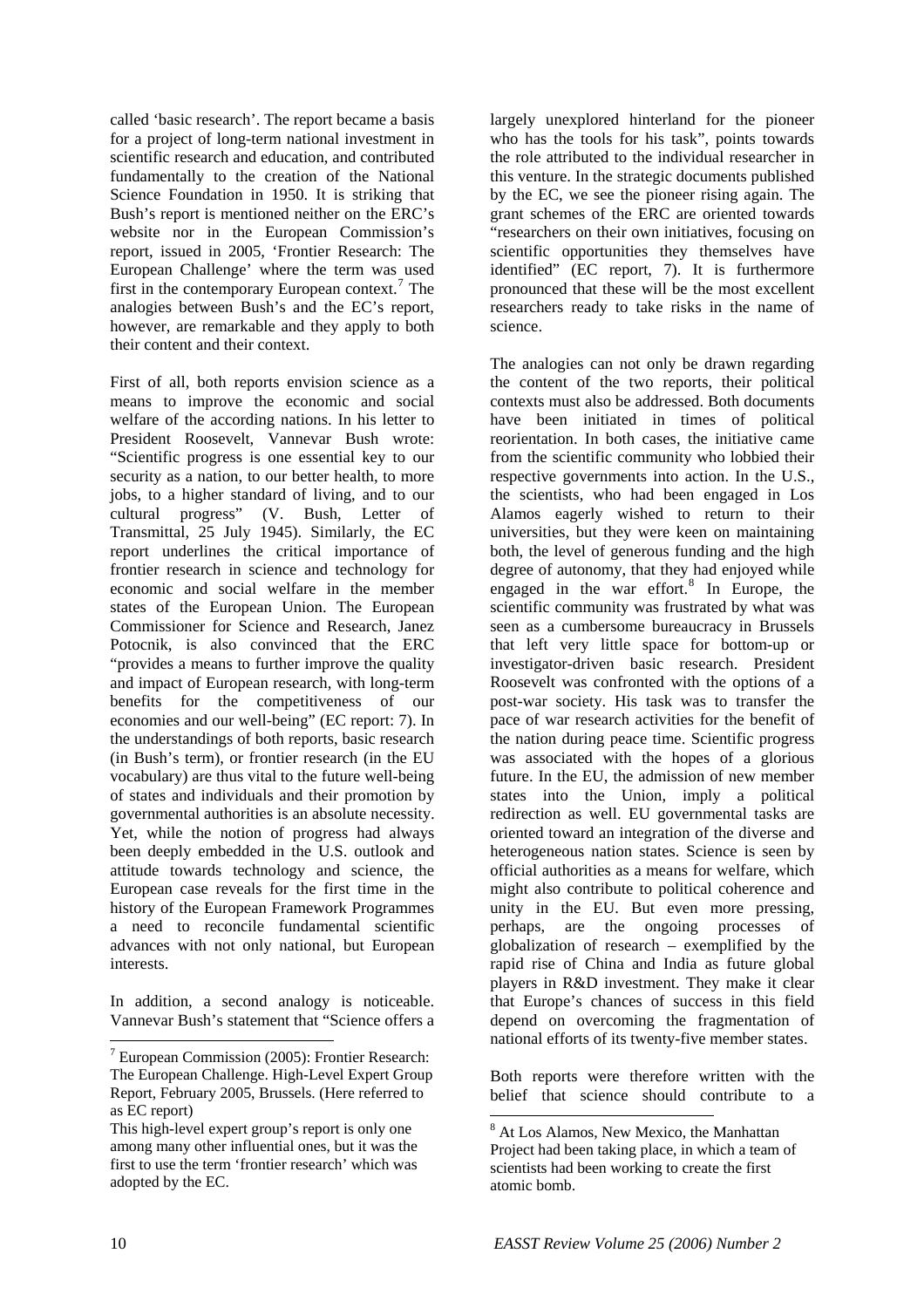political, economic and social stabilization of a reshaped political landscape.

In conclusion, the political reorientation is mirrored by a redirection of the respective science policies. In the U.S. the creation of the National Science Foundation implemented (with modifications) Vannevar Bush's suggestion to fund basic research by the Federal government. In the EU, the creation of the ERC as a distinctive funding mechanism devoted to scientific excellence of individual researchers aims to promote investigator-driven frontier research on a pan-European level. Both reports are thus marking out historical moments in their science policies, in the latter case underlined by the EC report's speech of a "unique historic opportunity" (EC report, 11).

#### *STS as frontier research? Reflecting STS*

The inclusion of the social sciences and humanities in the development of 'frontier research' – in contrast to Bush's 'basic research' – on the one hand, and the emphasis of inter- or transdisciplinary research on the other hand, raises the question if STS can be understood as a paradigmatic realm of 'frontier research'. Has not STS always been a multi- if not even transdisciplinary endeavour, working at the margins of and across disciplinary boundaries and thus being a risky venture? Many scholars in this field have tried to analyze current scientific trends and to interpret them as embedded in socio-political contexts, and could thus be understood as standing "at the forefront of creating new knowledge and developing new understanding" (EC report, 18) regarding both the object and the outcome of their investigations.

Comprehending STS as a realm of 'frontier research', however, points to another set of questions. Frontier can be understood – following the EC report – in a metaphorical sense as "frontiers of knowledge" (EC report, 11). In a more literal reading of the concept, it can also be interpreted as addressing the geopolitical borders of what is called the 'European Research Area'.

<span id="page-10-0"></span>This raises new questions mainly into two directions, concerning the steering and addressing of science policies:

Who governs the new European Research Area?

Recently new member states have been

welcomed into the European Union, and subsequently issues of how to address the diversity and differences amongst the broad range of member states are becoming a concern. Talking about a European Research Area thus opens discussions on scientific institution building and networking across borders. Questions arise concerning who will be producing knowledge and who is going to govern science policy. Moreover, where is science produced, who owns the means for research, who decides about funds and who benefits?

Who is addressed by the social and economic welfare science is supposed to produce?

If the aim of this research is to increase social and economic welfare, questions of delivery and equity must be addressed. Citizens inhabiting countries outside the European borders will be affected by the technological and scientific advances of EUresearch as well. Problems around immigration and border-securities are increasingly emerging. The questions are: Who will be able to participate in the social achievements and in the rise of wealth? Who will be included/excluded and if so on what terms?

Doing 'frontier research' could thus also require us to examine the social and economic distributions and inequalities both within EU member states and between member and nonmember countries. Advances in science and technology can be aimed at overcoming such inequalities, but they might contribute unintentionally to increase the divides.

STS is confronted with such questions. Should STS just explore them, or should it also get involved in trying to give answers and find solutions? Should STS intervene in policy making, and if so, how? The plenary session organized by STS-CH at the EASST conference in Lausanne will be discussing such questions.<sup>[9](#page-10-0)</sup>

Further information on STS-CH can be found on [http://www.sts.unige.ch](http://www.sts.unige.ch/)

<sup>&</sup>lt;sup>9</sup> We would like to thank Helga Nowotny for her helpful comments on this paper and Megan Clinch for her proof-reading.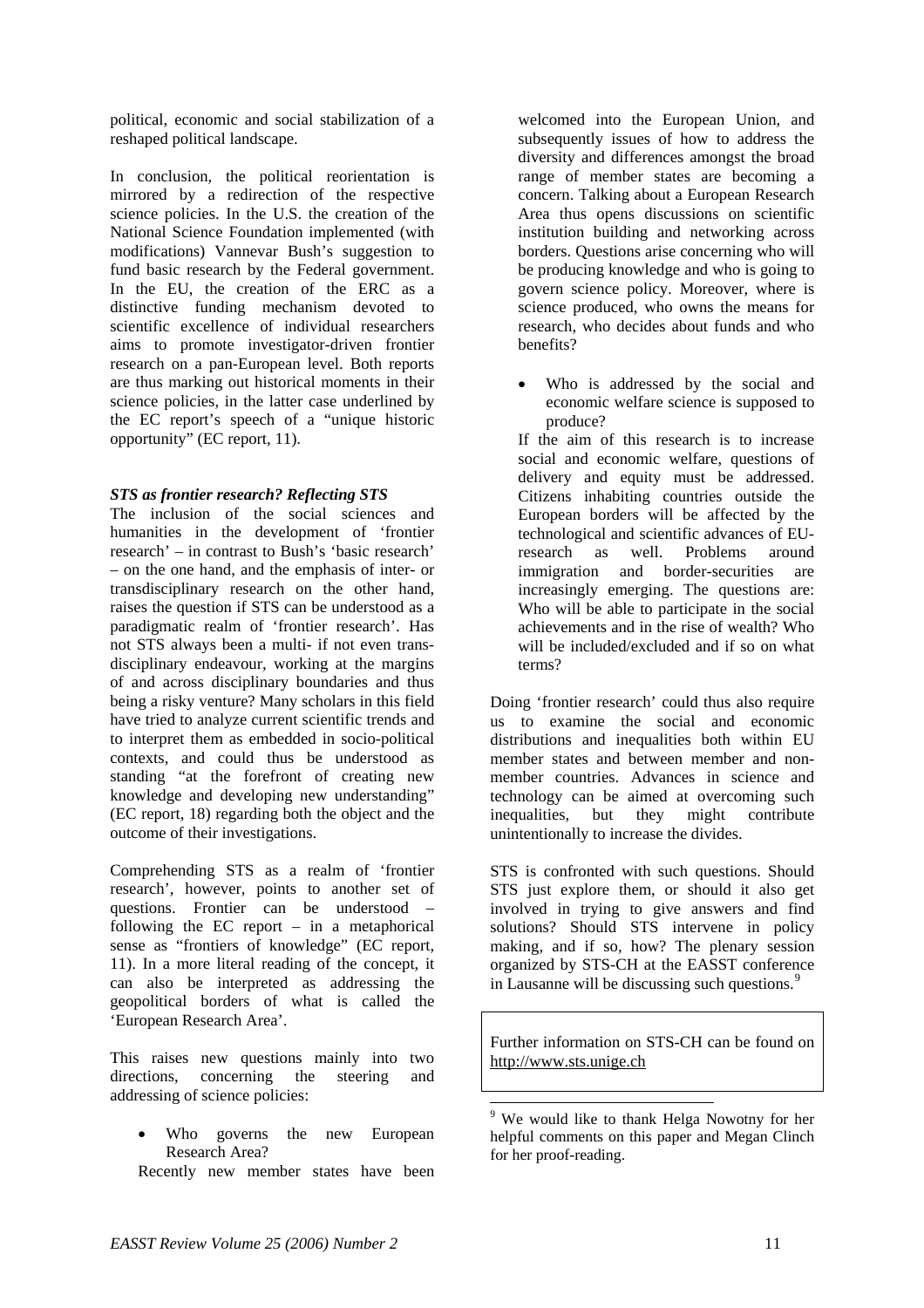# **EASST for PhD students**

Young researchers unite! A lot of PhD students will attend the next EASST conference in Lausanne. Over 150 students already registered and even more are expected. So, although the attraction of EASST is its mixture of topics, countries, disciplines and age, this is also an excellent opportunity to meet fellow PhD candidates!!!

You will automatically meet during sessions, run into each other in the hallway, or gather in the **special student rate hotels**, but we also organise some special student meetings. First of all, we will have a **social event for students: drinks** in the beautiful surroundings of the conference venue. Envision a large blue lake and impressive mountains covered with sunshine.

In addition, there will be a **PhD session on publishing**. How to publish your work is an important question for every PhD student nowadays. In this session editors of major journals and PhD students with publishing experience will give you advice on how to go along. They will teach you the tricks of the trade and you can ask them your questions. In short: this workshop could be the first step towards an actual publication!

More information on student activities will be provided. We will send you an email with the exact places and times and the information will also be available on the conference website. Finally, this is the place to get acquainted with the **student community within EASST**. A couple of years ago some students wanted to heighten the visibility of students within the society. Ragna Zeiss, currently graduated and working at the Vrije Universiteit in Amsterdam, was the first elected student in the EASST council, and she currently continues to be part of the council as a general member.. She successfully jump started student activities within EASST; both at the York and Paris conference student sessions were organised. In Paris a session on "Across the Atlantic: Working and Studying Abroad" and a student party at an outdoor cafe near The School of Mines were organised together with the 4S graduate students. The elections of 2004 turned me – Niki Vermeulen, PhD student from Maastricht Universityinto the next student representative. Together with Ragna, I am working on setting up a wiki with a student database which will enable PhD students to get in touch with others working on similar topics and/or with similar methodologies and perhaps start exchanging literature and their own written work. The setting up of the database has been somewhat delayed, but will hopefully be up in the air soon. We will keep you informed. Upcoming **elections** in the fall will bring us another active member. So, everybody who wants to act for their fellow PhD's in some way or another - whether in the council, organising activities or being a country representative- is welcome! Just write a mail to [niki.vermeulen@TSS.unimaas.nl](mailto:niki.vermeulen@TSS.unimaas.nl) or let me know otherwise.

Hope to see you all in Lausanne!

Best wishes, Niki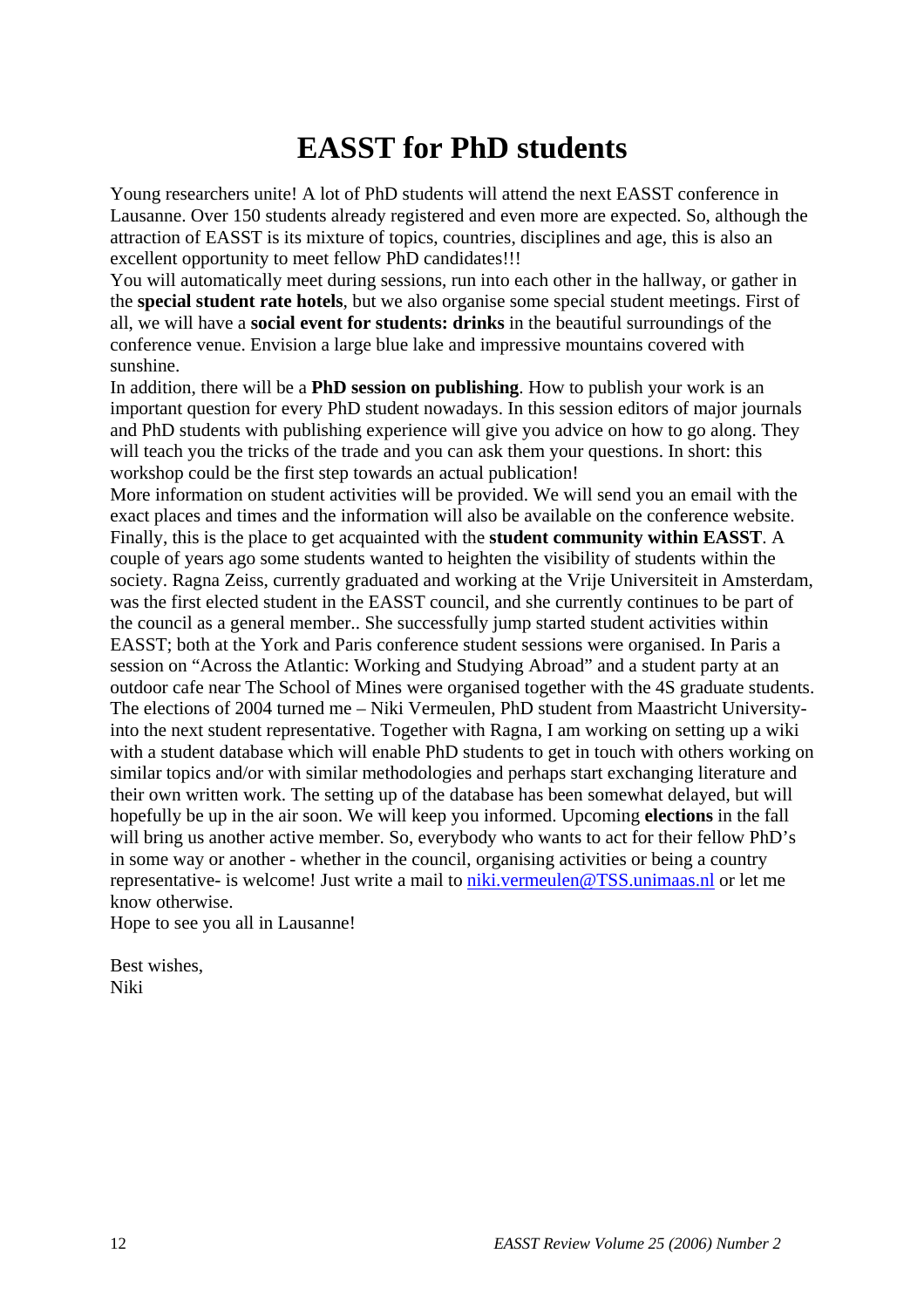## Conference Announcements and Calls for Papers

The Emmy-Noether Group at the Free University Berlin will hold an international workshop, "Comparative Microsociology of Criminal Proceedings," at the FU Berlin, Altensteinstrasse 2-4, Berlin 14195, January 5-6, 2007. A call for papers has been issued. There is a variety of legal concepts that invite rigorous analyses of their functions in the court of law. For example, evidence, witness, testimony, sentencing, jury are the concepts that bear tremendous significance for jurists, socio-legal researchers, and the actual parties involved in legal proceedings. The concept of "legal case" can also be considered the core concept of the legal field. Ultimately, it is the case that is being made, presented, and decided upon. At the same time, "case" and "case-making" are the notions there are too difficult to be pinned down. Although the importance of case for administering law is undeniable, for both legal researchers and lawyers, case-making remains predominantly a practical issue. The International Workshop "Making a Case: Criminal Defence-work Between Facts, Norms, and Tactics" returns to case and case-making for renewed appreciation of theoretical, practical, and legal imports of these uneasy concepts. Thus, the workshop focuses on a broad range of topics. Central issues may include, but are not limited to the following themes: performing advocacy: the constituents of a "good" case; making a case at the juncture of process, procedure, and proceedings; the effects of technology on case-making; the role of the client in preparing and enacting a case; methodological issues of doing ethnography of casework; paper cases: files, dossiers, and archives; argumentation and case-making; narrating cases; and when cases do not go to trial. Submissions guidelines: 1. Submissions of extended abstracts (between 500 and 600 words) should be sent to the editors by August 1, 2006. 2. Submissions will be reviewed by the organizers, and we would like to be able to respond to the submitted proposals by early fall. 3. The language of the conference is English, however, submissions made in German will be considered. Conference fee (50 Euro) is to be paid upon registration. Inquiries and submissions should be directed to both Alexander Kozin at alex.kozin@gmx.net and Raik Menzel at [raik.menzel@arcor.de.](mailto:raik.menzel@arcor.de)

The inauguration of the magnificent 19th century Laboratorio Chimico of the University of Lisbon in 2006 provides a timely opportunity to explore and discuss challenges related to the role of scientific heritage in the history of science in general and the history of chemistry in particular. "19th Century Chemistry: Spaces and Collections" will be held on 1-4 February 2007 at the Museum of Science, University of Lisbon, Portugal. What is the role of spaces of research and teaching - such as laboratories and observatories - in the history of science and in public engagement with scientific research? How should a 19th century chemistry laboratory be documented and interpreted? How can historians be stimulated to make more use of collections? Are they trained to carry out collection-based research? How to articulate collections and scientific archives? What are the implications of these for the daily routines and training of curators? The Conference 19th Century Chemistry: Spaces and Collections aims at contributing to a forward looking discussion of these issues and to enhancing exchanges between historians and curators. We are currently inviting submissions for oral and poster presentations pertaining to research, interpretation and promotion of 19th century chemical heritage (collections, archives and historic spaces), with particular emphasis on: bridging the gap between the history of ideas in chemistry and the material culture of chemistry; historians of chemistry and collection-based research; the material culture of chemistry and the training of historians and museum professionals; relations between chemical collections and archives; interpretation of historical spaces and collections; biographies of spaces and objects in the history of chemistry; chemical heritage and the public engagement with chemistry; and political issues in the preservation and management of scientific heritage. Registration is now available! Registration deadline: 30 November 2006. Abstract submission deadline: 30 September 2006. Please visit the Conference website at http://19chem2007.mc.ul.pt/.

The Post Graduate Forum on Genetics and Society (PFGS) is holding its  $10<sup>th</sup>$  Meeting at the University of York from  $30<sup>th</sup>$  August to  $1<sup>st</sup>$ September 2006. The meeting is entitled, Implications and Implementations: The Meaning and Use of our Research. Now in its  $8<sup>th</sup>$  year, the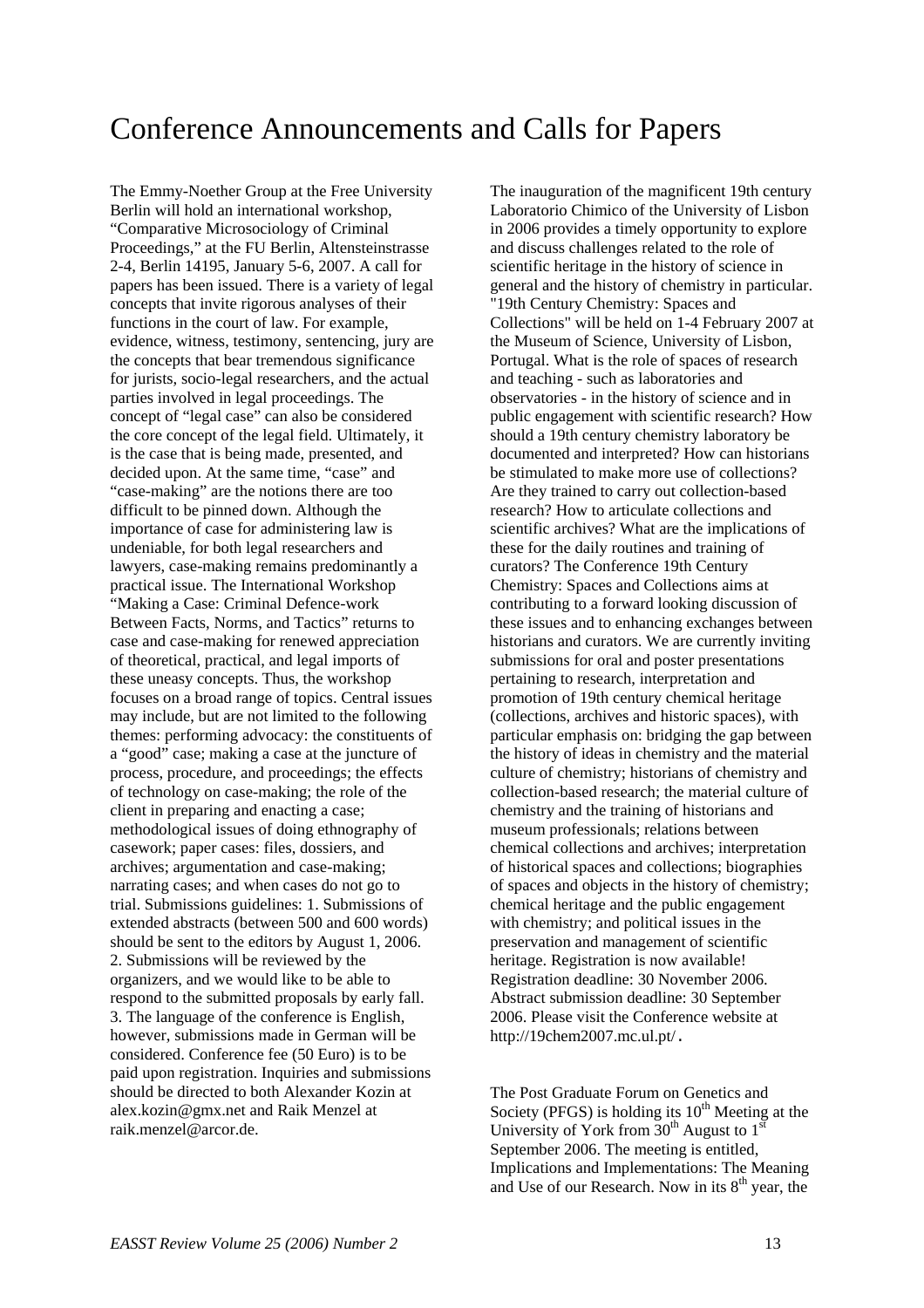Postgraduate Forum on Genetics and Society offers an opportunity for new researchers to share work in-progress, establish links for future collaboration, and develop skills for further work in the area of life sciences and society. While the core of this year's meeting will continue to be made up of paper presentations from fellow postgraduates (in which constructive feedback by peers can be given), a central feature of upcoming meeting in York will be the 'user' workshops. It can be discouraging for PhD students to think that they could spend years on a piece of research, and at the end of it all that research makes little impact outside of academic circles. With the theme of the York meeting being Implications and Implementations: The Meaning and Use of Our Research, we envision workshops that would team-up PFGS members with patient groups, advocacy organizations, policy makers, NGOs, and others (all working in genetics related areas) so that the attendees might gain insight into how their research could make a difference in practice. Concurrently, this would provide attendees more opportunities to disseminate their work to a wide and diverse audience. On-top of these workshops, one of the founding members of the PFGS (Dr. Richard Tutton, University of Nottingham IGBIS) will be giving a keynote opening address about the history, spirit and tradition of the PFGS, and a skills training session will also take place that will be specific to those working around the areas of life sciences and society. Accommodation (including the night before the meeting starts), food and travel expenses (within the UK at a maximum of £100) will be provided by way of a generous grant from the ESRC Genomics Forum (whom have supported the PFGS since 2003) as well as the ESRC Innovative Health Technologies Programme. PFGS members are invited to register for the event, which includes your intention to present a paper, an abstract of the paper they would like to present (in not more than 200 words), accommodation specifications, dietary requirements, at www.pfgs.org. The deadline is July  $31<sup>st</sup>$ , 2006. If you are not already a member of the PFGS, and you would like to become one, simply visit the website at www.pfgs.org and click 'join now' , and be sure to post a short biography on the forum. Further information: Conor Douglas (cd512@york.ac.uk) and Helen Cox (hc511@york.ac.uk).

The Summer School, 'Standards, Categories and Boundary Objects; Invisible Work in the

Production of Knowledge and Technology,' with Professor Susan Leigh Star, Santa Clara University will take place on 4-8 September 2006, Soeterbeeck, Ravenstein, the Netherlands. One of the main questions addressed by Science and Technology Studies is: 'How is knowledge being (re)produced, represented and embedded in scientific practices and in the production of (knowledge-based) technologies?' In this process of producing knowledge and technologies, standards and categories such as internet protocols and the International Classification for Diseases, perform important but often invisible work in shaping technologies and deciding what counts as knowledge. Making this invisible work visible is a major objective within STS, and certainly in the work of Professor Susan Leigh Star. During this Summer School, you will have the opportunity to develop a thorough understanding of Professor Star's work. She is well known for studying the importance of standards and categories in the production of knowledge, for introducing concepts like 'boundary object' and 'invisible work', and for posing questions about which and whose work is deleted and who suffers from the stabilization of seemingly stable socio-technical networks. Her research fields include ethics in engineering, qualitative research, information systems, medicine and technology. She has analyzed work practices and knowledge production in a range of venues, including museums, laboratories, hospitals, libraries and high-tech research and development sites. The question of how knowledge is being produced is not just a subject to be investigated, but it is also immediately relevant to our own practices as STS scholars. Therefore, during the Summer School, we will also reflect on how we as academics produce knowledge. What methodologies and which writing techniques do we use? How do we create observations? How do we categorize these and make knowledge claims? How do we see what we see, and what do we not see as a result of the methodology we have chosen? To what extent is the knowledge we produce formed by the infrastructures available to us? How do organizational and disciplinary constraints and ethical, ideological and political guidelines guide our access to resources, data and research subjects? We will explore these issues during several activities as well as during various lectures by Leigh Star and other STS scholars. Professor Leigh Star is a senior scholar at the Center for Science, Technology, and Society and visiting professor of computer engineering at Santa Clara University. Her publications include: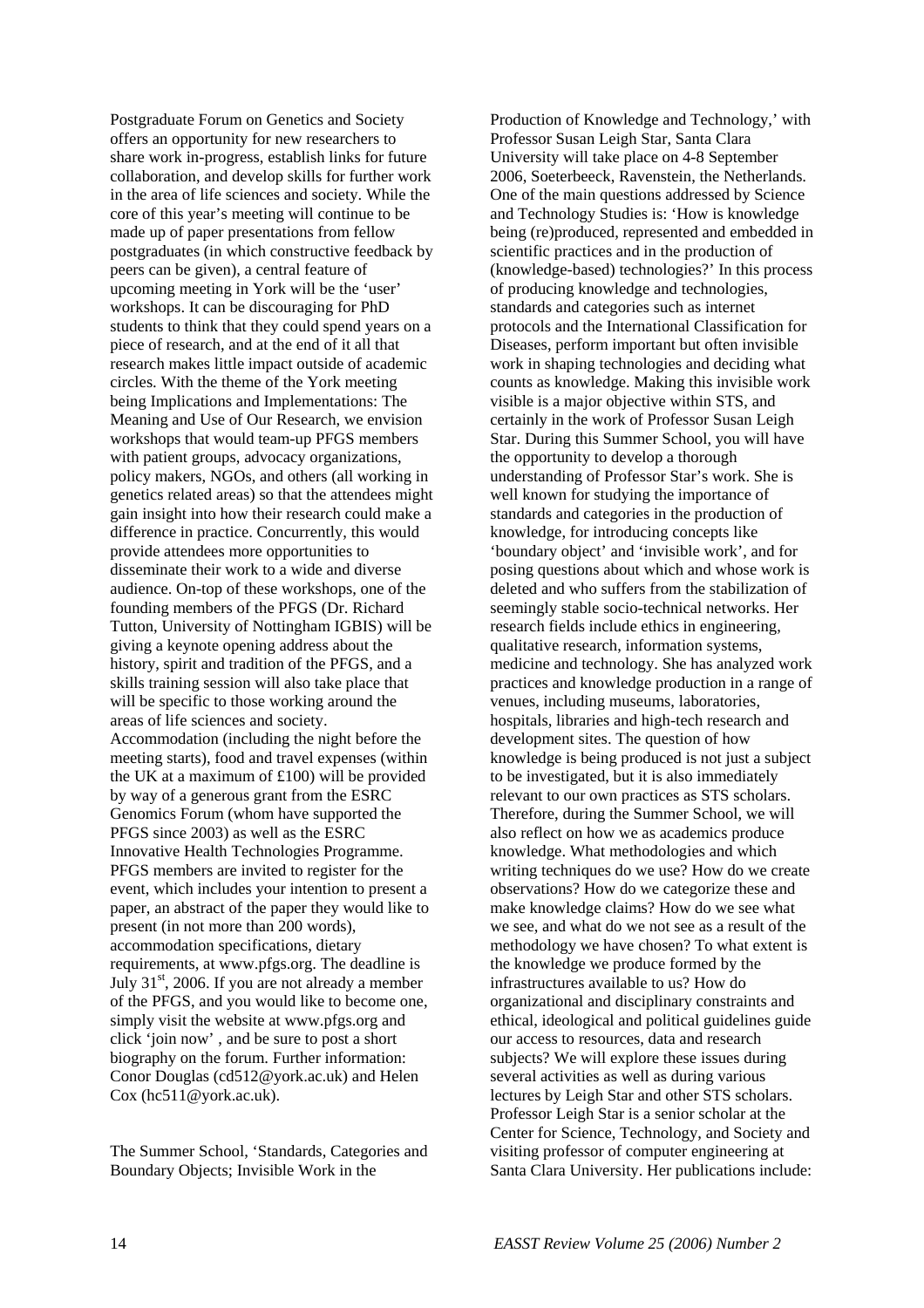[with Geoffrey Bowker] Sorting Things Out: Classification and Its Consequences (MIT Press, 1999) and Regions of the Mind: Brain Research and the Quest for Scientific Certainty (Stanford University Press, 1989). She was editor of The Cultures of Computing (Blackwell, 1995) and Ecologies of Knowledge: Work and Politics in Science and Technology (SUNY Press, 1995). In addition to Professor Star, other confirmed speakers include: Professor Nelly Oudshoorn (Twente), Professor Jozef Keulartz (Wageningen), Dr. Barend van der Meulen (Twente), Dr Katie Vann (Virtual Knowledge Studio for the Humanities and Social Sciences, KNAW) and Dr Willem Halffman (Twente). Further information: Marjatta Kemppainen, u.m.kemppainen@utwente.nl.

Cross-national Dialogue on Cultural Differences within the Ethical, Legal and Societal Aspects of GENOMICS, the conference, will be held at the University of Basel, Switzerland, 17-18 November 2006. The rapid increase in the application of human, animal and plant genomics clearly indicated a need to reflect on the societal implications of these biotechnologies. To address these implications adequately, ELSA research has

become an essential accompaniment to genomics research, striving to cope with the new realities of our 'genomically' focused lifeworld. In this context it is evident that different European countries organise their ELSA research and their funding policies in different ways. It is likely that historical, cultural and political factors have had a crucial impact on ELSA structures within the different nations. The conference aims to explore cultural, historical, political and social variations in ELSA research. It will contribute to a comparative discussion and stimulate new and innovative approaches. Representatives of 12 European Countries (United Kingdom, The Netherlands, Norway, Finland, Germany, Austria, Switzerland, Israel, Estonia, Spain, France and Canada) will report on their national debate and reflect on contrasts with other traditions. Keynote Speakers (including Sheila Jasanoff, Harvard and Alfred Nordmann, Darmstadt) will illustrate the complexity, which goes beyond the scope of a single scientific discipline.Call for abstracts: Abstracts should relate to the conference subject. Deadline: August 15th, 2006. Send your abstract (max. 500 words) to: [rouven.porz@unibas.ch.](mailto:rouven.porz@unibas.ch) For registration and further information: www.unibas.ch/ifgem.

A call for papers has been issued for the next British Society for the History of Science (BSHS) postgraduate conference, hosted by the Department of Philosophy in collaboration with the Centre for the History of Medicine and Disease at Durham University, from Thursday 4th to Saturday 6th January 2007. The annual BSHS postgraduate conference is an opportunity for postgraduates, from the UK and abroad, researching within the history of science, technology and medicine to present their research. We welcome papers from all postgraduates working in History of Science, Technology and Medicine, and also those working in other disciplines whose research touches on any area of HSTM studies. We would like to offer as many postgraduates as possible the chance to present their papers, hence time for presentations will be restricted to no more than twenty minutes. Please send a brief abstract (not more than 350 words) to the organisers (see address as below), deadline 8th November 2006. The abstract should give a title and an outline of your paper, including methodology, sources and key questions of your research project. Please include your contact details and your institutional affiliation. If you want to submit an abstract (an electronic copy is preferred), or have any further questions please do get in touch with a member of the organisation committee (Vicky Blake, Beth Hannon and Sebastian Pranghofer).: Email: bshs.pg2007@durham.ac.uk. Write to: BSHS Postgraduate Conference 2007, Durham University, Philosophy Department, 50 Old Elvet, Durham DH1 3HN, United Kingdom. Additional information on travel grants, venue and registration can be found on the conference web-page: http://www.dur.ac.uk/bshs.pg2007/bshspg2007.h tml.

The closing workshop of the ELSA project, "Let's talk about GOLD! Analysing the interactions between genome-research(ers) and the public as a learning process," will take place on 21-23 September 2006 at the Department of Social Studies of Science, University of Vienna, in cooperation with IFZ - Inter-University Research Centre for Technology, Work and Culture, Graz. The dynamic development of genome research raises fundamental ethical and social questions concerning its implications for our societies, a fact which equally applies to other emerging technosciences such as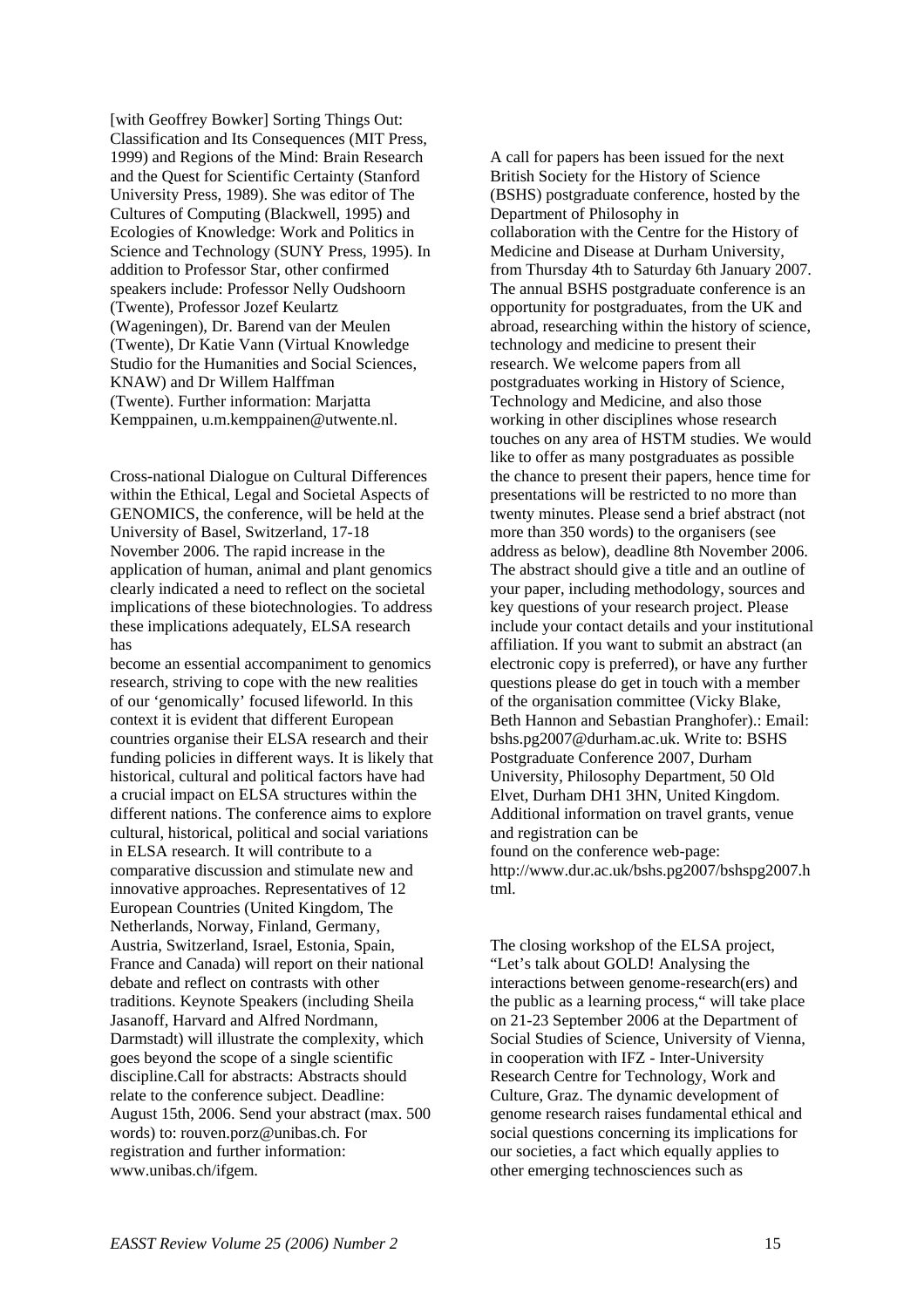nanotechnology or "converging technologies". Over the past decades, methods have been developed to reflexively engage with the implications of new technoscientific knowledge for social order. Ethical reflection and public engagement with the social dimensions of technoscientific development are two traditions dealing with these issues. Though both may be argued to share common goals, their relation to each other is unclear and often controversial as is reflected in the debate around "empirical ethics". This workshop is the concluding event of a project, which aimed at experimenting with a cross-over between these two traditions: engaging both scientists and members of the public with the ethical dimensions of genome research. Over the period of one year, a group of people met with genome researchers at seven Round Tables to discuss the ethical and social dimensions of their concrete project and genome research in general. To develop a better understanding of this engagement and possible mutual learning processes is the central goal of our project. The workshop aims at sharing and discussing the results of our analysis with the scientific community and practitioners working on similar issues. It will be organised around four thematic foci: [1] Possibilities and limits of addressing ethics of genome research in a public engagement exercise; [2] (Non)Participating in which kind of governance?: Reflecting the Round Table as a participatory setting; [3] Talking science: Images, imaginations and conceptions of science/scientists as discursive elements; and [4] Public engagement as mutual learning: Situated perspectives and learning processes. In order to allow for ample discussion time, the workshop will be organised around four plenary sessions, an opening and a closing panel as well as a poster session. Each plenary session will have an input from one invited speaker as well as from a member of our research team. In order to encourage in particular younger members of the research community to contribute by a poster and in the discussions, we will provide a limited number of travel grants for those presenting a poster. For the workshop program please see: www.univie.ac.at/virusss/workshops. No

workshop fee: registration is mandatory. Contact address for registration, poster submission and inquiries: projekt.wissenschaftsforschung@univie.ac.at.

Biographical Perspectives on European Societies Research Network, an initiative of the European

Sociological Association and the Centre for Independent Social Research, St Petersburg, has issued a Call for Abstracts for its joint conference, Biographical Research on Post-Socialist Space: Ten Years After, to take place on15-17 December, 2006. Ten years ago in Saint Petersburg, the ESA Research Network on Biographical Perspectives on European Societies and the Centre for Independent Social Research (CISR) jointly organised a conference under the title 'Biographical Perspectives on Post-Socialist Societies'. This conference will focus on the results of biographical research into post-socialist space carried out during the last decade, and will also touch on methodological questions. The conference would seek to follow up and update the original conference by exploring the following broad themes: From transformation to relative stability: 'new' and 'old' biographies; Social migration; and Methodological developments in the Biographical approach. The preliminary list of sessions includes: Methodological developments in biographical research. Challenges and future directions; Biographies of the 'old' generation and reinterpretation of the transformation. Nostalgia, reconciliation, or a complete break with the past. Stratificational and geographical dimensions. New understandings of biographical landmarks; Biographies of the 'new generation'. Life strategies, lifestyles, culture and morals; Comparative analysis in biographical research; Social strata, social classes and social milieux in biographical perspective; Changes in intimacy; Migration processes; Social movements and collective actions. Abstracts of proposed papers are to be written in English and should be no more than 300 words in length. Abstracts must include the name of the proposer, his/her affiliation, postal and e-mail addresses, telephone and fax numbers, and title. Abstracts should be sent directly to both of the conference organisers by 31 July 2006: Robin Humphrey (robin.humphrey@ncl.ac.uk) and Peter Meylakhs (mpeter@indepsocres.spb.ru). Places at the conference are limited. All accommodation and living costs during the conference will be met by the conference organisers. Further information: http://www.valt.helsinki.fi/esa/biog.htm

The international conference, Gender and Religion in Global Perspectives: Relocating Agendas, Approaches and Practices in the 21th Century, will take place on 27-28 October, 2006, at the University of Copenhagen, Denmark. Gender and religion are burning issues and have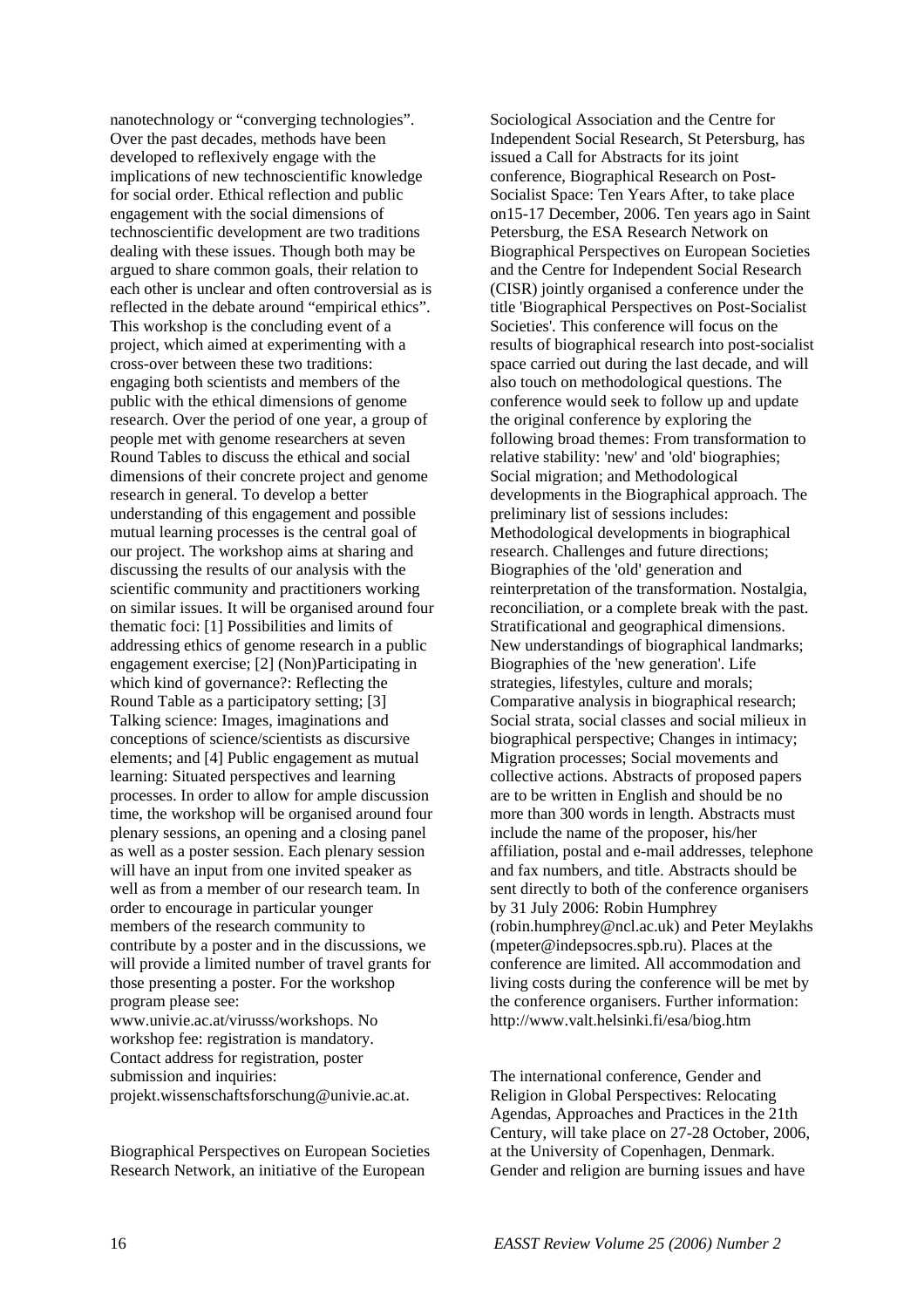been continually exposed in the media, in politics and in culture over the last decades. Gender issues are often exposed in relation to religion in complicated ways that are both local and universal. How have gender and ideas about gender roles been used and misused in religious revivals? How do ideas about religion, gender and equality influence power relations locally and around the globe? What are the implications of understanding gender and religion as constructed and as sites for both conceptual and practical conflicts about meaning? How and where have gender and sexuality acted as central sites of negotiations, debates and conflicts, both within and between religious communities and commitments? The conference aims at bridging gender and religious studies and at transforming scholarship and reflection in both current and historical perspectives. The goal is to enhance the exchange between scholars of different disciplines and to create a space for exchange across research specialisations. Every scholar interest-ed in framing his or her contribution in relation to the themes of the conference is invited to submit a paper or to suggest a workshop. The main themes are (1) Gender and religion. Troubling Agendas, Approaches and Practices in the 21st. century; (2) Gender and the Power and complexity of Symbols; (3) Masculinities and religious mobilisations around the Globe; and (4) Construtcion and Deconstruction of Gender. Global Value Surveys and beyond. Speakers include: Ass. professor, dr. Saba Mahmood, UC Berkeley, USA; Dr. Nacira Guenif-Souilamas, Sorbonne, Paris; Prof. Dr. Jone Salomonsen, University of Oslo; Prof. Dr. Thomas Blom Hansen, Yale/Amsterdam University; and Prof. Dr. Clyde Wilcox, Georgetown University, Washington DC. Information and contact: Coordination for Gender Studies, University of Copenhagen, Ø. Farimagsgade 5 A, Postbox 2099, 1014 Copenhagen K, Denmark; E-mail: [religion@sociology.ku.dk](mailto:religion@sociology.ku.dk);

[www.sociology.ku.dk/koordinationen/religion](http://www.sociology.ku.dk/koordinationen/religion); and

[www.ku.dk/satsning/Religion/index.htm](http://www.ku.dk/satsning/Religion/index.htm).

The International Committee for the History of Technology (ICOHTEC) will hold its 33rd Symposium in Leicester, U.K., on 15 - 20 August 2006. See http://icohtec.org/leicester2006.

Knowledge and Society, the conference organised by the social theory committee of the European Sociological Association, will be held on 21-22 September 2006 at Universidad Complutense de Madrid. The conference deals with the complex relationship between knowledge and contemporary society. In particular, we focus on: (a) the role of knowledge and information in society today; (b) issues concerning certainty, uncertainty and risk in contemporary society; and (c) new developments in the sociology of knowledge. Further information: Fernando Domínguez, fd234@cam.ac.uk, with a copy to Patrick Baert pjnb100@cam.ac.uk.

The Seventh International Conference on Human Choice and Computers (HCC7), Social Informatics: An Information Society for All?, in remembrance of Rob Kling, will be held on 21- 23 September 2006 in Maribor, Slovenia. All information regarding the Conference Frame and the Programme, as well as the on-line registration form and the accommodation may be found at [http://www.hcc7.org.](http://www.hcc7.org) Human choice and computers, Computers and Society, Social Informatics, are terms referring to a similar preoccupation: How is the human being and its societal environment kept in the centre - How to build up an "Information Society for All" [UNESCO, 2002], [eEurope, 2002] when developing our more and more complex ICT (Information and Communication Technology) systems? The conference is organized by the International Federation for Information Processing and the contact person is Professor Jacques Berleur, Facultes Universitaires Notre-Dame de la Paix, Rue Grandgagnage, 21, 5000 Namur, Belgium, Phone: +32 81 72-4976; Mobile: +32 (0)475 548372; Fax: +32 81 72 4967; Email: [jberleur@info.fundp.ac.be](mailto:jberleur@info.fundp.ac.be); URL: [http://www.info.fundp.ac.be/~jbl/](http://www.info.fundp.ac.be/%7Ejbl/).

Managing Science in Society, a Ph.D. Course with Michael Lynch, Steve Woolgar and Alan Irwin explores the social conditions in which scientific knowledge production takes place. Science is produced in networks with many stakeholders. Scientific institutions are asked to be accountable in relation to both funding and the legitimacy of the knowledge produced. Scientific knowledge claims are contested and made object of controversies in which a wide range of social actors take part. Faced with the complex and conflicting demands from society, reflexivity is often mentioned as a key issue in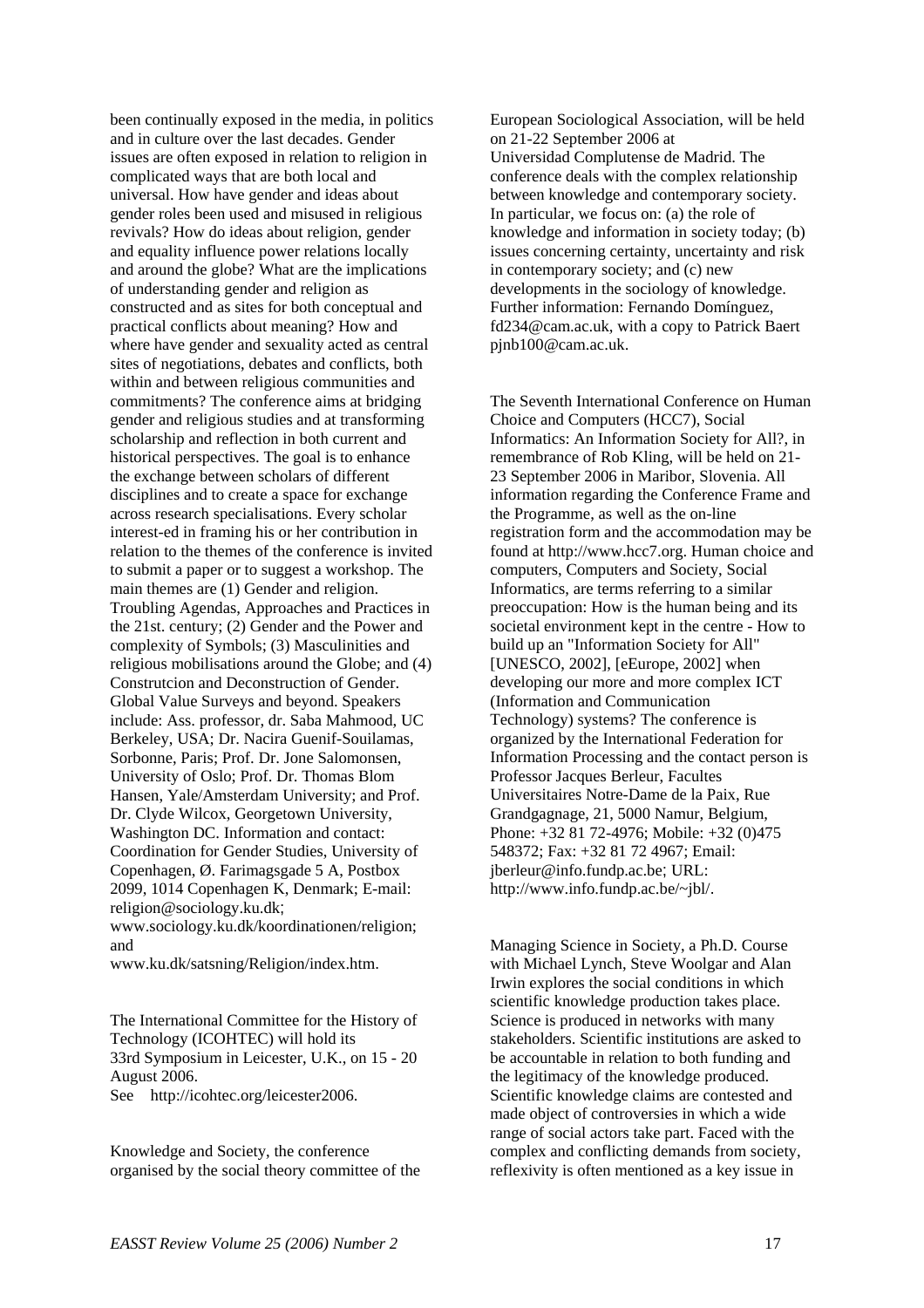the management of the relation between science and society. But what does it mean for science to become reflexive and how is reflexivity helping the management of science in society? The interdisciplinary field of Science and Technology Studies (STS) has a long history of examining the social dimensions of science. The course focuses on some of the central aspects of STS in order to understand and discuss the current management of the relations between science and society. The course is organised around three crucial aspects, which have been central for the field of STS in the efforts to examine the relation between science and society. Each of these expand the issues concerning reflexivity: Expertise and delimitation of scientific knowledge: Is the scientific definition of expertise being challenged? How does the definition of expertise delimit science? How do science and/or STS delimit expertise? How do we understand and manage the proliferation of experts and expertise as strategic tools in political and judicial debates? Technology and usability of knowledge: What is the usability of science? Is technology the mediating link between science and its users? Who are the users? How do technologies configure their users? How do users configure technology? Is the success of science determined by its technological output? Governance and science policy: How do science policies deal with science's increasing resource dependence in terms of money and legitimation? How do we manage the apparent 'politicisation' of science? How do we manage the 'scientification' of politics? What is the public understanding of science and the scientific understanding of the public? Objectives: The aim of the course is to expand students' abilities to understand and participate in knowledge production within the field of STS, as well as to translate important STS insights into practical use in their respective PhD. projects. First of all, the course will provide an understanding of important academic discussions within each of the above three aspects of STS. Secondly, the course will focus on the problems encountered in students' research projects in order to discuss how STS perspectives can help take their individual analyses forward. And finally, the course will facilitate students to consider how they will seek to publish their work in peer-reviewed STS journals. Course form: The course will consist of lectures, group and panel discussions as well as project presentations. The aim is to get a high degree of student involvement and primarily a two-way communication. Participants will be

expected to have read some central works in advance. Target group: PhD. students working in STS or with related topics. Course participants are required to submit 5 pages of text consisting of a project description as well as reflections on at least one of the three subthemes, Expertise, Technologies and Governance, in relation to their project. Further information: Julie Sommerlund, jso.ioa@CBS.DK.

The Oslo Research Workshop 2006 on "Entrepeneurship, innovation and innovation policy - a look at SMEs" has issued a call for papers. The workshop will take place on November 9-10, 2006 in brand new facilities at BI Norwegian School of Management, Oslo, Norway. The host university is the BI Norwegian School of Management, Department for Innovation and Economic Organization, in collaboration with the Gate2Growth Academic Network. The workshop is sponsored by The Research Council of Norway. Authors and participants are referred to the workshop homepage at www.step.no/osloworkshop.

The Centre for Logic and Philosophy of Science of Ghent University, Belgium is holding a conference, The Social Sciences and Democracy: A philosophy of science perspective, on the 28th - 30th of September 2006 in Ghent, Belgium. See http://logica.ugent.be/SSD/. A linked workshop on 'Science and Social Movements. Communicating Facts Across Expert Communities' will take place in Brussels on the 27th of September, see: http://logica.ugent.be/ssd/workshop.php.

Scientists and Social Commitment: Historical perspectives on the political, religious and philosophical ideas and activity of scientists is the name of the conference to be held at the Science Museum, London, 15 -17 September 2006. The British Society for the History of Science and the Science Museum, London, are organizing a joint conference to honour the 75th Anniversary of the 1931 Second International Congress for the History of Science, a foundation event in the modern history of science. The congress is remembered for the presence of a Russian delegation that raised political and philosophical issues in science and the history of science. It led to the elaboration of sociologically and politically conscious methods of research in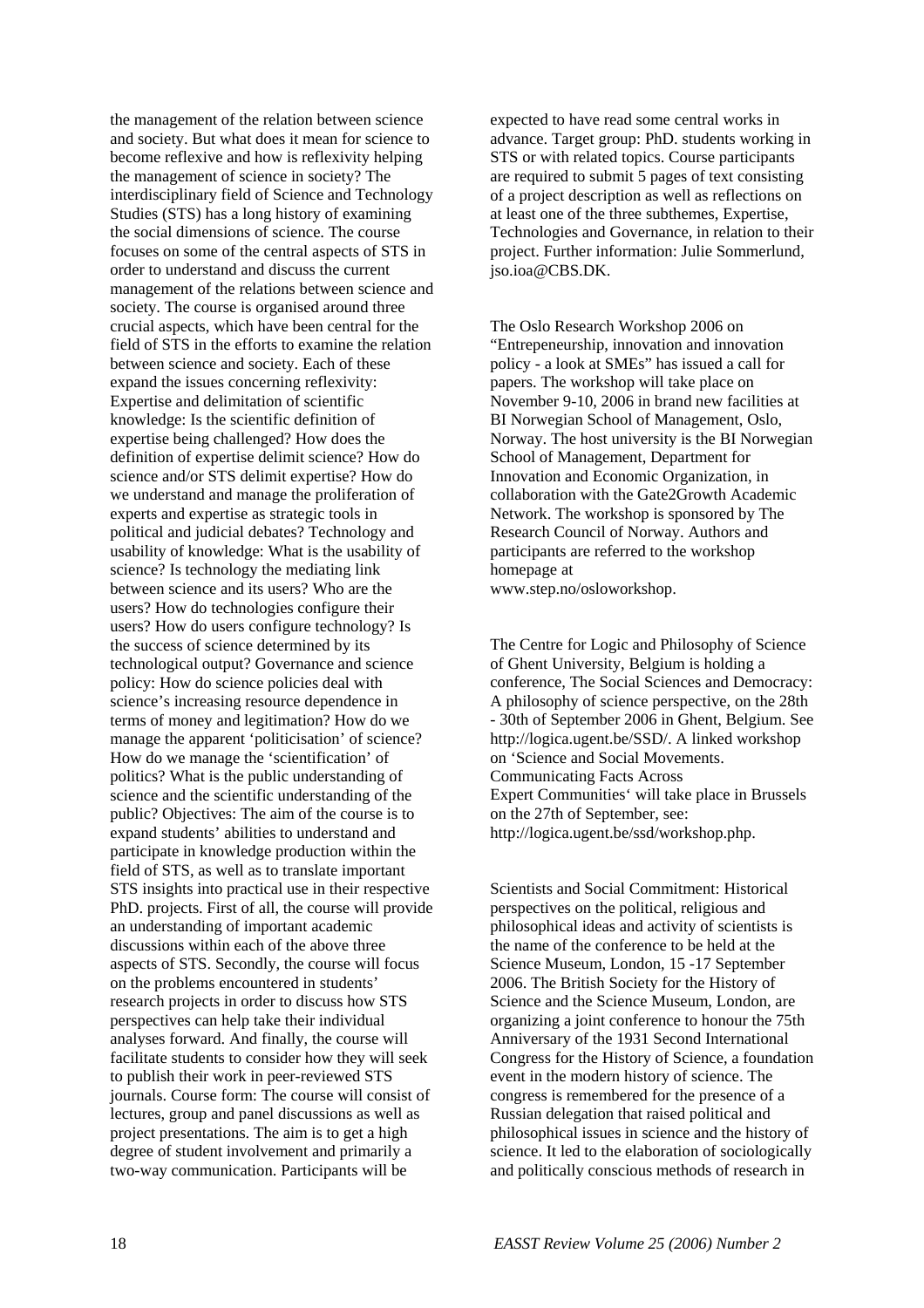the relationship between science and society. As with the original congress, the venue is Science Museum, London, and it will assess and analyse the history of scientists and social commitment. The focus is on issues of ideological commitments and their relationship to scientific and social activism in the scientific community. The three realms of the ideological addressed are political, religious and philosophical commitment in historical perspective, encompassing a number of themes. The programme for the conference is now available at www.bshs.org.uk/scientistsandsocialcommitment , along with booking forms and registration information. This can be conducted on-line with the BSHS credit card booking facility. Early registration is urged as there is a limit to the capacity of the venue for this conference. If you cannot register on-line, please contact Chris Chilvers for a copy of the registration form and return it with cheque payment to the address at the foot of the form. Among the highlights of the conference programme are symposia on: Action and ideology in Medicine; Celebrating science; Technopolitics and rebellion Victorian educationalism; Scientific conservation movements; Medical reform and the politics of race; Russian 'mutations'; Boris Hessen and 1931; French movements; Science journalism and social commitment; Internationalism and identity; Literary politics and Science; Philosophies of nature in literature; and Feminism, Science and dictatorship in Portugal and Brazil.

The first graduate conference of the Hellenic Association for American Studies is to take place in Thessaloniki in March 2007. The CFP can be found at http://www.enl.auth.gr/excentric. Further queries about the conference should be sent to Dr Tatiani Rapatzikou, [trapatz@enl.auth.g](mailto:trapatz@enl.auth.g)

### Opportunities Available

The Philosophy of Science Association seeks applications for the post of Executive Secretary, service to begin in June 2008. Qualified applicants are requested to send c.v. to PSA-ESSEARCH@listserv.umkc.edu. The PSA reserves the right to hold the search open until a satisfactory candidate has been found. Successful candidates will be energetic, knowledgeable in the field, and possess some management and/or business experience. The Philosophy of Science Association is an international organization which

 promotes research, teaching, and free discussion of issues in the philosophy

 of science from diverse standpoints. To this end, the PSA engages in activities such as: the publishing of periodicals, essays and monographs; sponsoring conventions and meetings; and awarding prizes for distinguished work in the field. There are approximately 2000 members in PSA, distributed among 30-some countries. PSA is a non-profit U.S. corporation, directed by a Governing Board that has eight elected Board members, the President, President-elect, and the Past-president. The Executive Secretary is the chief managing/executive officer of the PSA; included among the duties of the Executive Secretary are: Executing the decisions of the

Governing Board; Managing the fiscal and financial affairs of the Association; Directing annual elections; Coordinating the activities involved in producing the biennial meetings; Overseeing the PSA-side of actions of the joint PSA-HSS Business Office. Executive Secretary terms run for four years, although the Executive Secretary serves at the pleasure of the board. The office of Executive Secretary is unpaid, although it may be possible to negotiate funding for a course release.

The Science, Technology & Society Program at the University of Texas at Austin is pleased to announce two positions for postdoctoral research in its growing program in societal impacts of science and technology. The successful applicants will conduct research on some aspect of the societal impacts of science and technology. As postdoctoral fellows they will teach one seminar course per semester and will work with

faculty and graduate students in activities designed to foster the understanding of social impacts of science and technology. Major focus areas can include: impacts of nanoscience, biotechnology, emerging communication technologies, digital gaming, the environment, as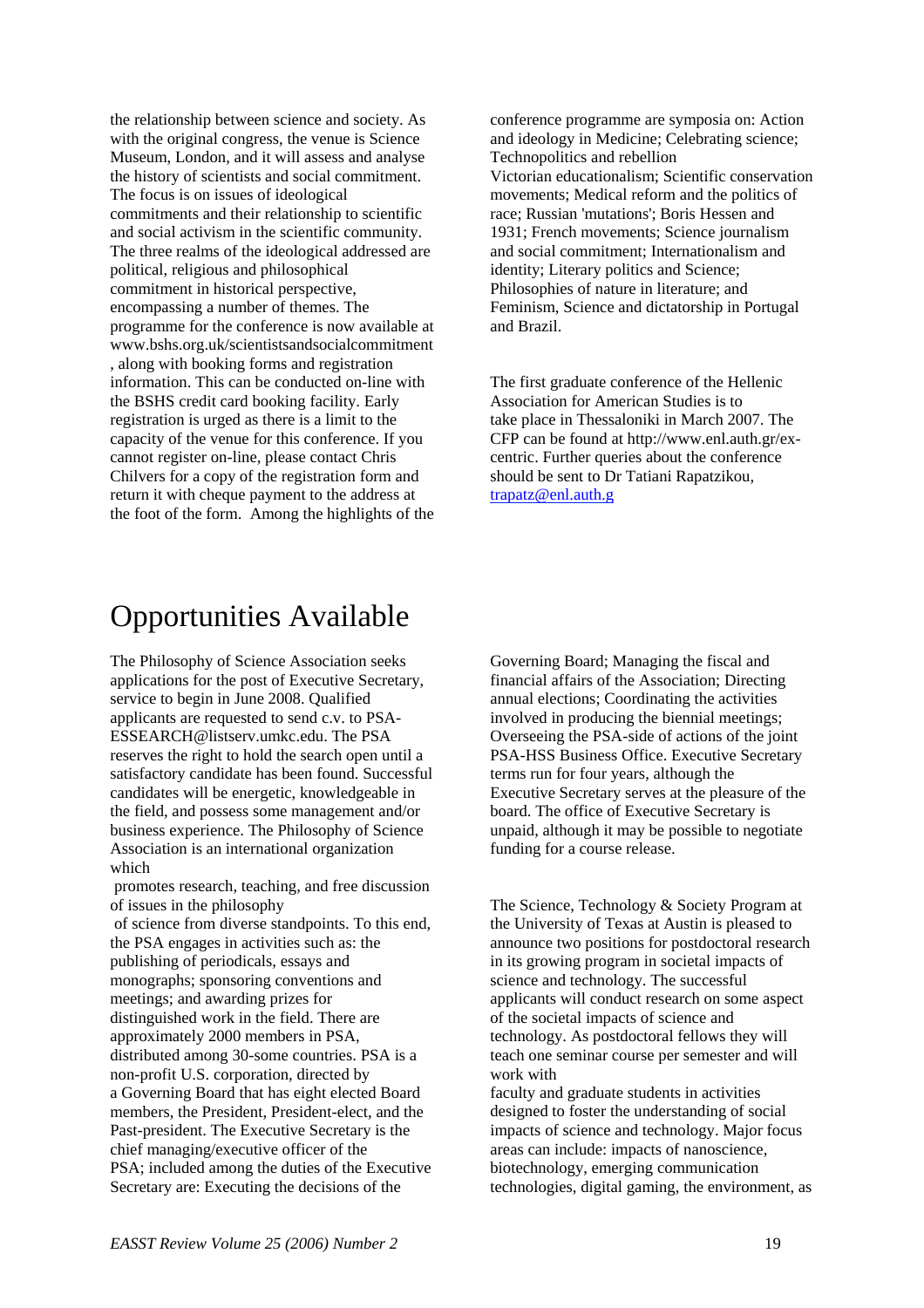well as other areas. Fellows will be expected to participate in the STS

Program's educational and outreach activities. The University of Texas at Austin provides many opportunities for collaboration, with leading programs in public policy, business, engineering, the sciences, law, and liberal arts. Applicants should be recent recipients of a PhD degree; areas of specialization and disciplinary approach open. The positions are

12-month positions with a flexible starting date. Salary \$35,000, plus benefits. Postdocs are expected to be in residence in Austin, Texas for the time of the fellowship. Please send a detailed cover letter, CV, and 1-page proposal for research work during the postdoc period to Professor Elizabeth Keating, Director, Science, Technology & Society Program at: ekeating@mail.utexas.edu. Applications received by July 1 will be given first consideration. For further information about the program, please see the website of the STS program, www.sts.utexas.edu.

Applications are invited for a PhD Bursary on the history of stomach diseases, c1800-c1900, especially peptic ulcer disease. This project is supported by the Bardhan Research and Educational Trust (BRET) and was stimulated by the interest of Professor Chandu Bardhan (Rotherham District General Hospital and University of Sheffield) in the history of peptic ulcer disease. It will be up to the successful candidate, in collaboration with their supervisors, to refine the proposal, but it is envisaged that the research will explore the development of general and specialist work on diseases of the stomach from the early nineteenth-century to the twentieth-century – the end point is open. One focus is likely to be changing understandings of the aetiology, pathogenesis and pathology of general and specific stomach diseases, plus an analysis of contemporary views on the epidemiology of the different conditions. In this context, it is expected that there will work on socio-economic, dietary, and environmental factors, along with age, gender and race, and how these were understood to shape the incidence and severity of different diseases. It will be essential to look at therapeutics (professional, proprietary and other), at the management of sufferers, and at prevention. There will also be an opportunity for wider context

of 'stomach complaints' in non-medical spheres. The successful candidate will join CHSTM's groups of 12 doctoral students - details of

CHSTM and its PhD Programme are at http://www.ls.manchester.ac.uk/chstm/studyhere/ postgraduate/. Ideally, candidates should have, or be soon to complete, a Masters in the History of Medicine, or allied subject. However, we will consider applicants with other relevant experience and background. In the first instance applicants should send a letter of application and a curriculum vitae to Michael Worboys – addresses below. The Bursary is at Research Council rates, and covers fees and research expenses. Professor Michael Worboys, Centre for the History of Science, Technology & Medicine & Wellcome Unit, Simon Building, University of Manchester, Manchester M13 9PL, UK, Tel: 0161 275 5431/5850; Fax: 0161 275 5699; E-mail:

michael.worboys@manchester.ac.uk.

The Biomedical Ethics Unit at McGill University invites applications for a tenure-track position in bioethics with a preference for junior candidates at the rank of assistant professor. The Biomedical Ethics Unit is situated within McGill's Faculty of Medicine and linked to the Faculty of Law, Department of Philosophy, Faculty of Religious Studies and Division of Experimental Medicine. Current faculty members within the Unit are drawn from law, medicine, philosophy, molecular biophysics and biochemistry, and religious studies. The new hire is expected to complement the interests and expertise of current faculty members. Additional information about the Biomedical Ethics Unit is available at: <http://www.mcgill.ca/biomedicalethicsunit/>. The holder of this position will be expected to teach within the ethics and health law component of the medical school curriculum, teach and supervise graduate students within the Master's Specialization in Bioethics, develop a funded program of research, participate in clinical ethics activities, and serve on select McGill and McGill University Health Centre committees. The holder will be appointed in the Biomedical Ethics Unit and the Faculty of Medicine. Qualified scholars from disciplines relevant to the study of bioethics are encouraged to apply. Among the areas of particular interest are medical sociology, medical anthropology, science and technology studies, public health and health economics. Ph.D. or professional degree is required. Experience or interest in clinical ethics is an asset. Crossappointments with other faculties or departments can be arranged depending upon the applicant's disciplinary background, record of publication, and previous teaching experience. In particular,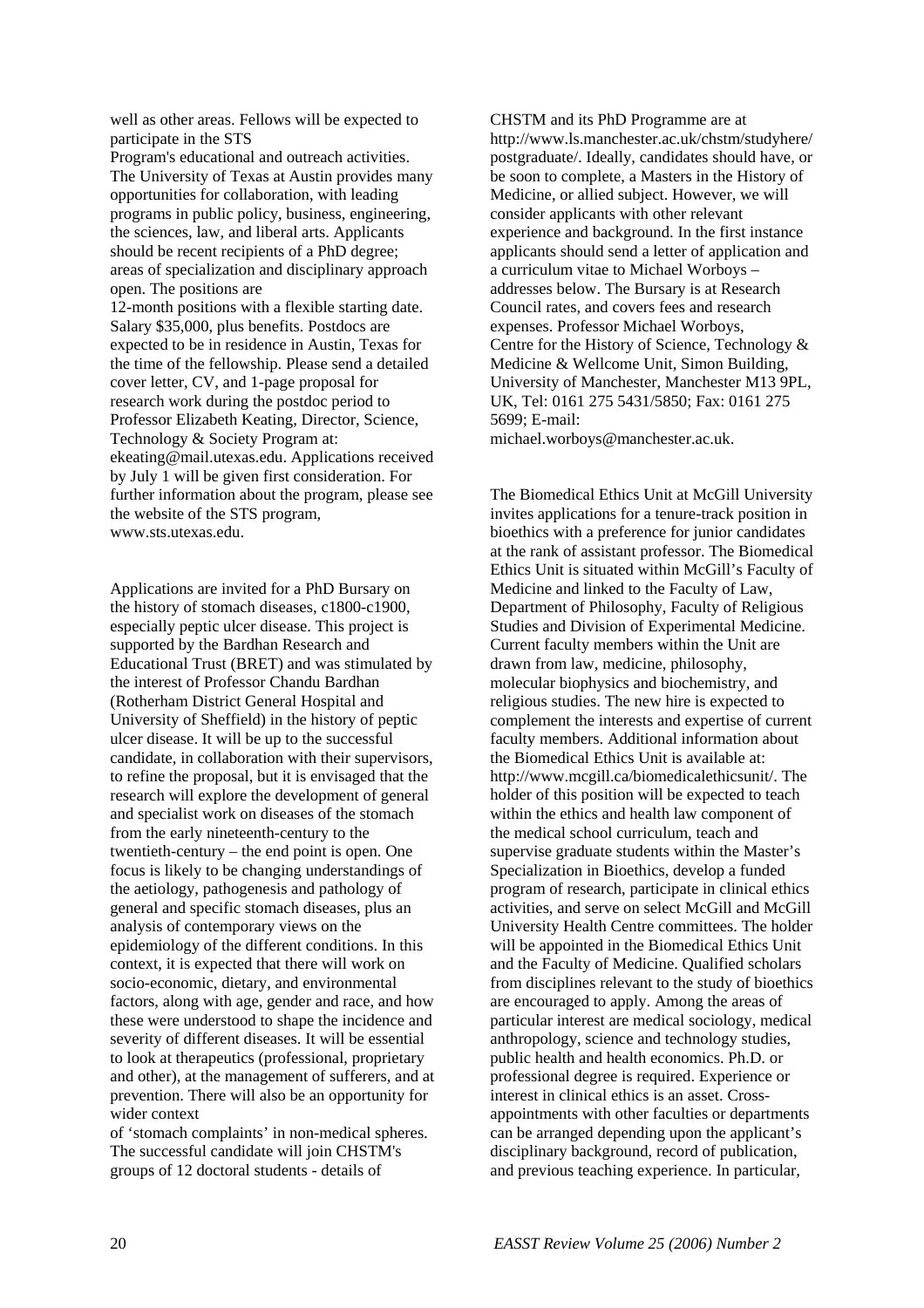appointment to the Department of Social Studies of Medicine is possible if the research of the candidate contributes to its work. Individuals interested in applying for this position should submit a letter of application, curriculum vitae, representative publications, evidence of excellence in teaching, a summary of previous experience in clinical ethics where relevant, and three letters of reference to Dr. Kathleen Glass, Director, Biomedical Ethics Unit, Faculty of Medicine, McGill University, 3647 Peel Street, Montreal, Quebec, Canada, H3A 1X1. Applications will be accepted until October 2 or until a suitable candidate is found. All qualified candidates are encouraged to apply; however, Canadians and permanent residents will be given priority. Inquiries about the position should be directed to: [kathleen.glass@mcgill.ca.](mailto:kathleen.glass@mcgill.ca)

Applications are invited for the post of Research Fellow in the Department of Science and Technology Studies, University College London, to contribute to the research project "Analysis and Synthesis in 19th-Century Chemistry: Toward a New Philosophical History of Scientific Practice". This project is funded by the Leverhulme Trust. The research fellow will be expected to work in close collaboration with Dr Hasok Chang, the principal investigator for the project, and also with a PhD student funded on

the project. The appointment is for two years, and the expected start date is 1 October 2006. Salary will be £24,886 per year (plus a London allowance of £2,400), with a possible small upward adjustment to be confirmed later. The successful applicant must have submitted her or his PhD dissertation by the start of appointment. The appropriate subject of the PhD is either history of science or philosophy of science, and candidates must possess PhD-level research experience in the history of chemistry. The research fellow's work will be expected to follow closely the programme of research laid out in the grant application. For further information and the UCL application form, please see www.ucl.ac.uk/sts/chang/. Any questions should be directed to Hasok Chang by e-mail h.chang@ucl.ac.uk or telephone +44-(0)20-7679- 1324. In addition to the information requested on the application form, applicants must submit a full list of publications. Short-listed candidates will be invited to submit samples of work and have referees contacted, and be interviewed at UCL if possible. All application materials should be submitted by post to Dr Hasok Chang, Department of Science and Technology Studies, University College London, Gower Street, London WC1E 6BT, United Kingdom. Applications submitted by e-mail will not be accepted. The deadline for the receipt of applications is 25 July 2006.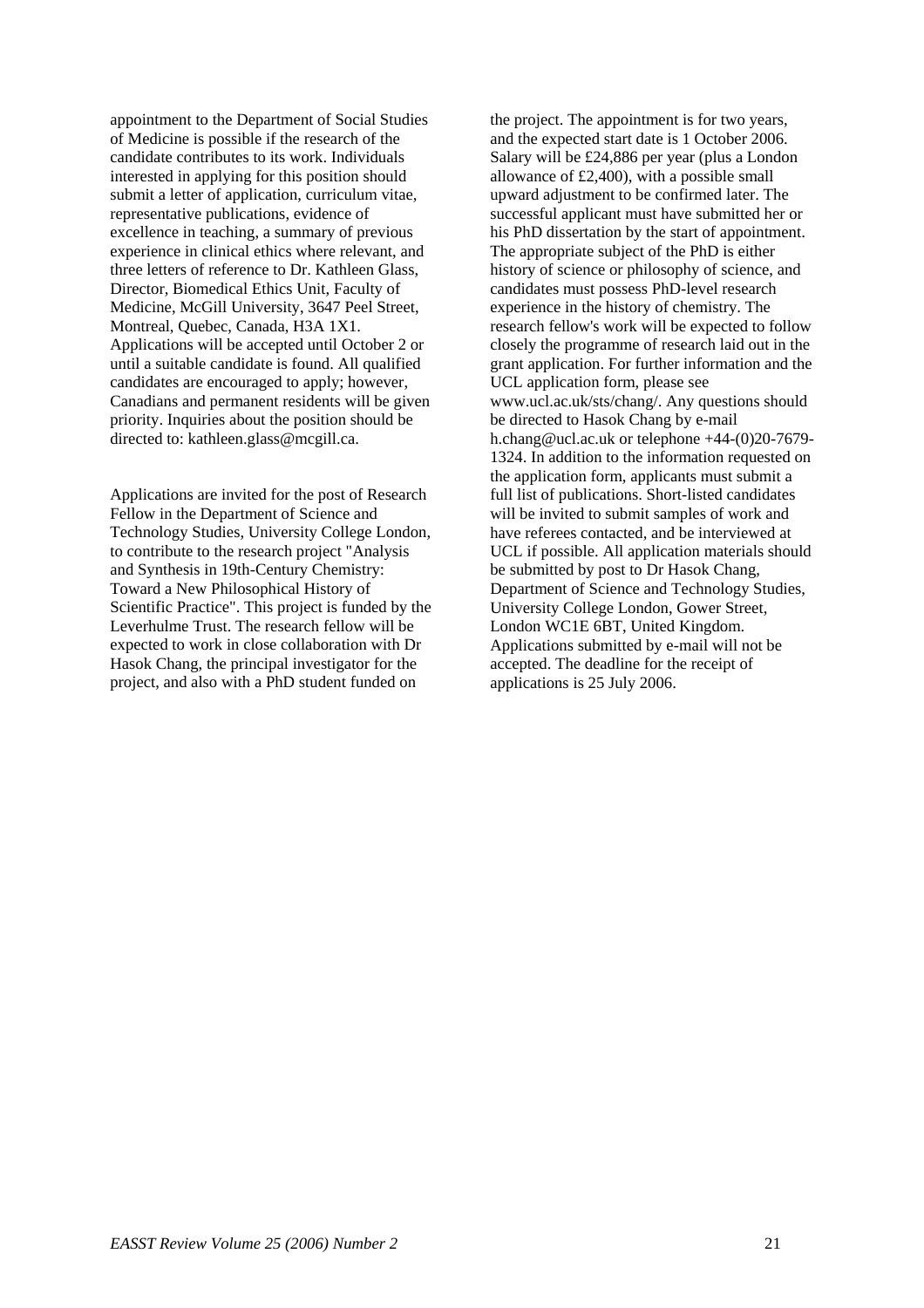## News from the Field

To celebrate the rebranding of the British Society for the History of Science website , [http://www.bshs.org.uk,](http://www.bshs.org.uk) and the founding of the Outreach and Education Committee, the BSHS is proud to announce a new competition. We are offering a prize of £250 for the best 500-word answer to this question: WHY SHOULD ANYONE NEED TO KNOW ABOUT THE HISTORY OF SCIENCE? The prize may be split between two entries if the judges decide that they are both of high merit. The winning entry will be made available on the BSHS website. Essays should be written for a general audience; footnotes should be avoided. Entries which are accompanied by one or more images (not exceeding 200KB in memory size), on which there are no copyright restrictions, are especially welcome. The competition is open to non-members of the Society, but only one entry per person may be made, and all entrants must be aged 18 or older. Anyone wishing to submit essays should contact [outreach@bshs.org.uk](mailto:outreach@bshs.org.uk) to be given an entry identification number, before any essay is sent. This will permit essays to be assessed anonymously. The closing date for submission is 31st August 2006. The winner will be

announced, and the prize awarded, by the end of October 2006. Chair of OEC: Dr Emm Barnes, [Emm.Barnes@manchester.ac.uk](mailto:Emm.Barnes@manchester.ac.uk).

The Library at the University of Bern has updated its bibliography on interdisciplinary and transdisciplinary studies. The Interfakultaere Koordinationsstelle für Allgemeine Oekologie (IKAOe) has its updated bibliography at http://www.interdisciplinarity.ch.

The Canadian Journal of Sociology has issued a call for papers for a special issue on "Globalizing Sociology." The guest editors are Dimitri della Faille (UQAM) and Neil McLaughlin (McMaster). The present historical moment is, for many scholars and public intellectuals, a time of internationalization or globalization. This call for a special issue of the Canadian Journal of Sociology seeks to address these processes of globalization as they shape and transform sociology itself. We are particularly interested in papers that address the growth of the geographical range of the object of Sociology and the implications of globalization for the very notion

of distinct national sociological traditions. We would like to see papers raising normative, epistemological and even larger visionary concerns. What might a truly global sociology look like? What conceptual, theoretical,methodological, epistemological innovations and critique would be necessary to move beyond an exclusively Western focus? What alternative traditions might we consider, as we attempt to build a global sociology for the 21st century. Empirical and theoretical papers on these broad concerns are welcome, as are specific case studies of national, regional, and global sociologies. Papers either in French and in English will be considered for publication. Authors should submit their texts to: Dimitri della Faille (dimitridf@yahoo.com), Neil McLaughlin (nmclaugh@mcmaster.ca) and cjscopy@ualberta.ca by August 31st 2006. The papers should be prepared accordingly to the CJS guidelines for manuscripts: http://www.cjsonline.ca/submnfo.html.

True/False Inc. is an exhibition project in the city of Vienna that asks how science works and how it influences our life. It poses questions and provides no answers, because science and art never answer, but always raise new interrogations. The exhibition is not always an exhibition; sometimes it is a sound installation or a conversation circle—but it always tries to put science in discussion. True/False Inc. brings these questions whither they belong: to you, to your neighbourhood, to the places where they must be discussed. It comes in eleven separate modules, each dedicated to a single topic, from doping to the migration of scientists, through to biodiversity. You can view each module separately, visit the whole series, or build up your own path through the modules. You will find nearly all modules along the underground line U1, so you can travel easily from a module to another. Follow the red thread! http://www.wahrfalsch.com/

Science Studies is an international peer-reviewed journal dedicated to publishing articles on the study of science and technology studies. Published since 1988, Science Studies is read in over 80 countries around the world. Our journal welcomes submissions of book reviews that fit into the scope of the journal. You might choose a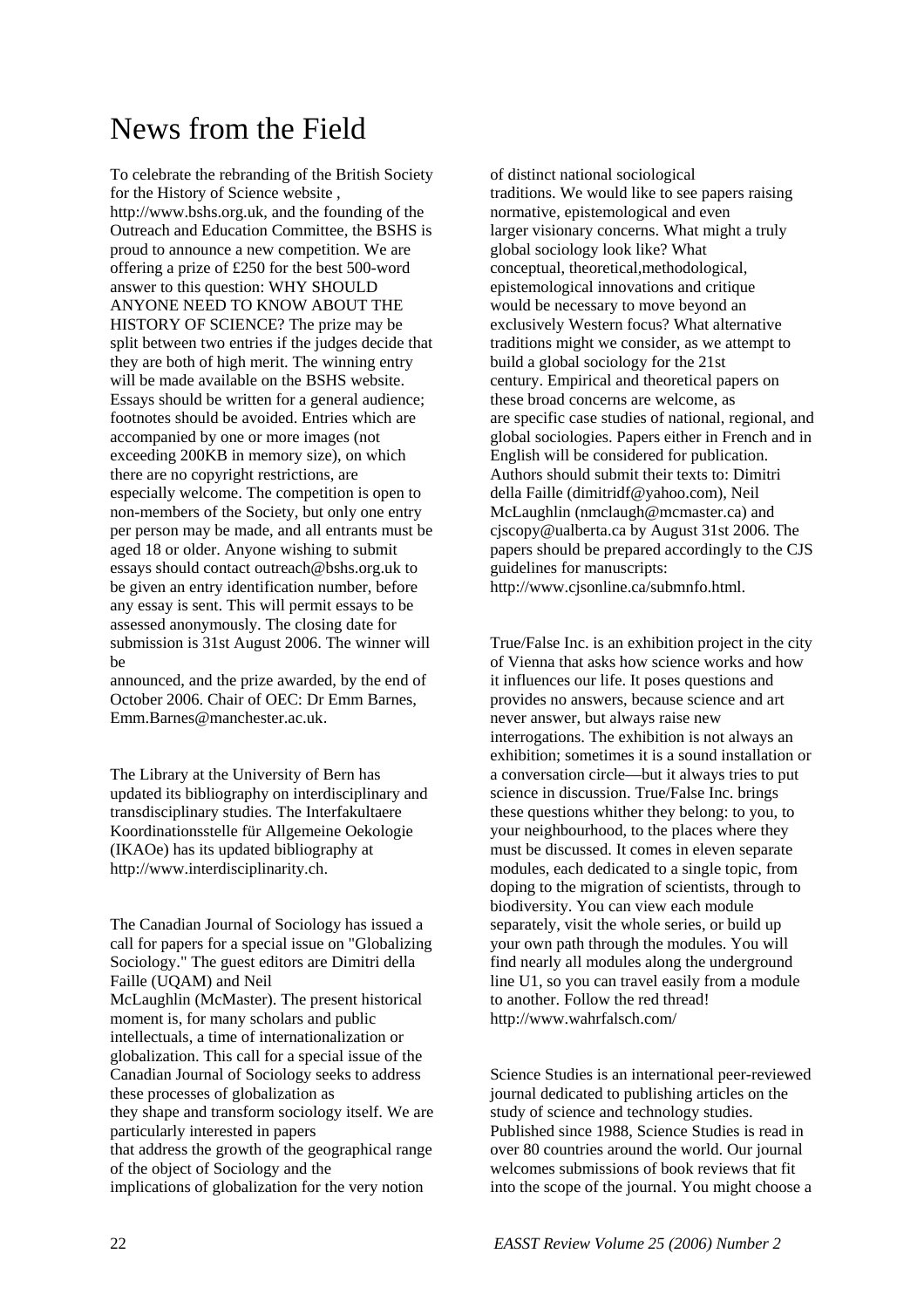title from our book list

(http://www.sciencestudies.fi/books) or make suggestions of your own. Please consult the author guidelines at our Web Site (www.sciencestudies.fi). For further information, please contact the editor in charge of the book reviews: Mikko Rask, mikko.rask@tkk.fi.

Science, Technology & Innovation Studies, at [http://www.sti-studies.de/index.htm,](http://www.sti-studies.de/index.htm) is published at the University of Dortmund. It is the first internationally oriented, reviewed online journal for the German speaking STI community. Science, Technology & Innovation Studies is a reviewed bi-annual online journal that publishes analytical, theoretical and methodological studies on the creation and use of scientific knowledge and its relation to society, on the development of technology and its social impact and control, and on innovation in industry and in the public sector. It provides a focused forum for the German speaking community of STI researchers to present their research to a broader international audience. The majority of articles will be published in English. Anonymous peer review is to assure high quality of all articles in this online journal. Contact Prof. Dr. Johannes Weyer, Universität Dortmund, Wirtschafts- und Sozialwissenschaftliche Fakultät, D-44221 Dortmund (Germany), phone : +49/231/755- 3281, fax: +49/231/755-3293, mail: [johannes.weyer@uni-dortmund.de,](mailto:johannes.weyer@uni-dortmund.de) web:

[www.wiso.uni-dortmund.de/TS](http://www.wiso.uni-dortmund.de/TS).

The Journal of Ethics, Life sciences and Society has issued a call for papers for its inagural edition. The PFGS is launching a new online, free access, post-graduate journal to coincide with its tenth colloquium. JELS will be a peer reviewed, bi-annual, interdisciplinary publication with the remit of providing a platform for postgraduates to publish their doctoral work/work-in-progress. We are planning to publish the inaugural edition before the York Colloquium 2006, and subsequent editions will be published at sixth month intervals, the first edition of each year being devoted to the annual PFGS Colloquium. JELS accepts papers from any discipline on any subject related to ethics, life sciences and society. If you are unsure whether or not a particular topic comes under this remit, please contact the editors for advice. All articles submitted will be subject to initial review by the JELS editors. See http://pfgs.org/.

Videos of the lecture series "Genomics in Perspective" are now available online at http://www.nlm.nih.gov/hmd/happening/seminar s/lectureseries.html. The lectures in this series were held at the National Institutes of Health, May-June 2006. They presented historical and social science perspectives on genomics to an audience of scientists, physicians, policy makers, and the general public.